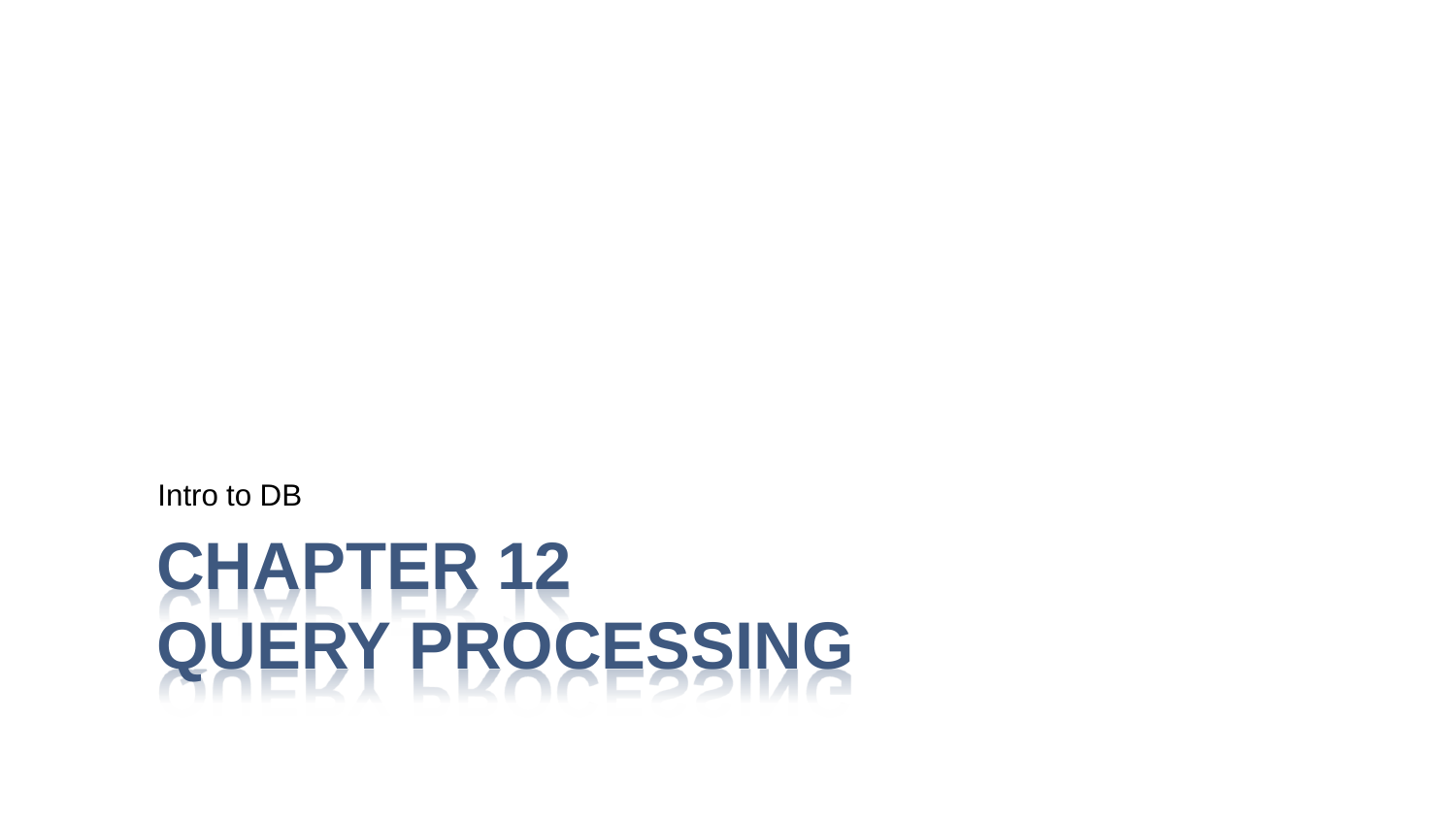## **Chapter 12: Query Processing**

- Overview
- Measures of Query Cost
- Selection Operation
- Sorting
- **■** Join Operation
- Other Operations
- Evaluation of Expressions
- Cost Estimation of Expressions (Chap. 13)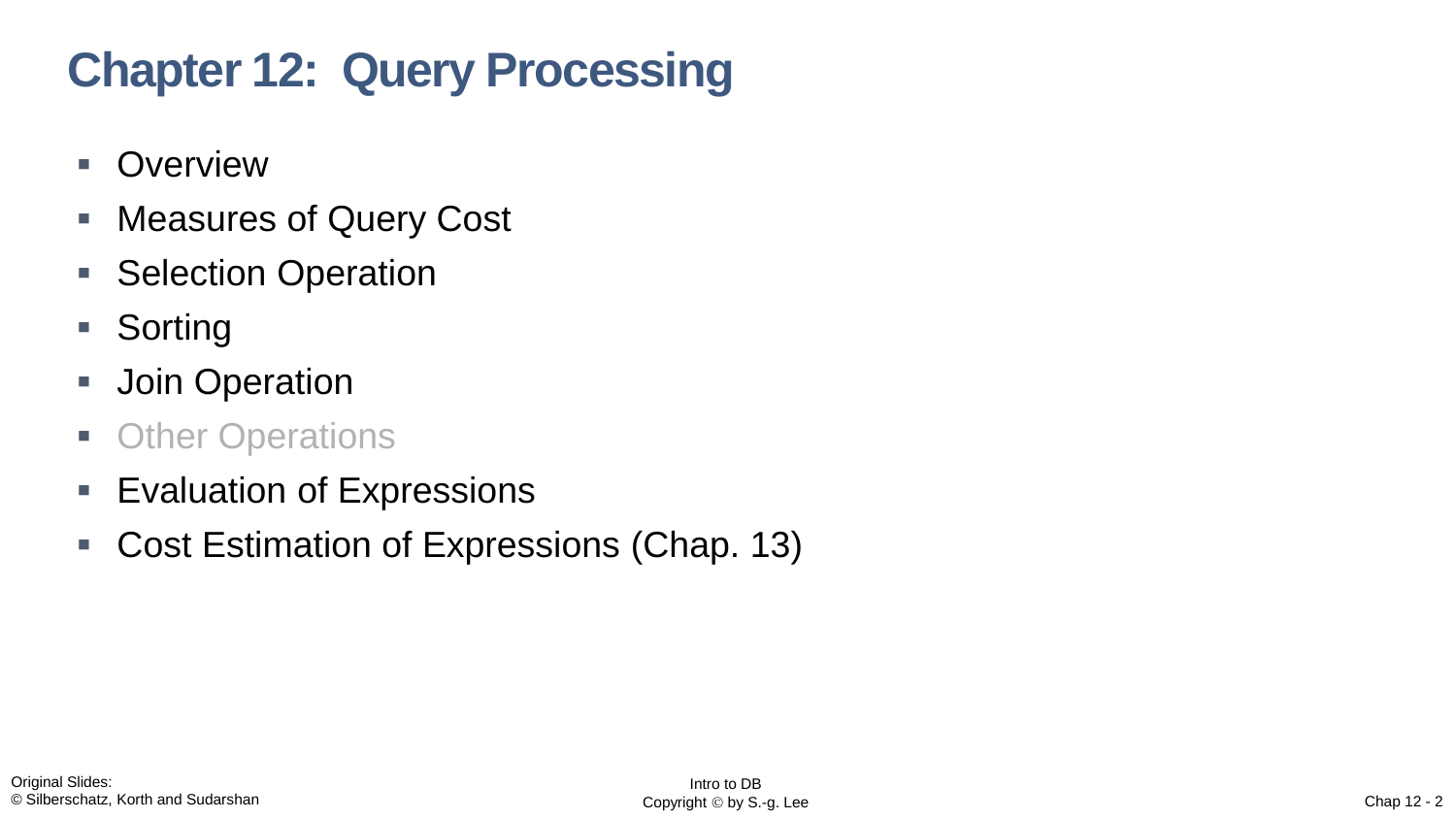## **Basic Steps in Query Processing**

- 1. Parsing and translation
	- translate the query into an internal form (eg., relational algebra)
	- **Parser checks syntax, verifies relations**
- 2. Optimization
	- More than one way to evaluate a query
- 3. Evaluation
	- The query-execution engine takes a queryevaluation plan, executes that plan, and returns the answers to the query.

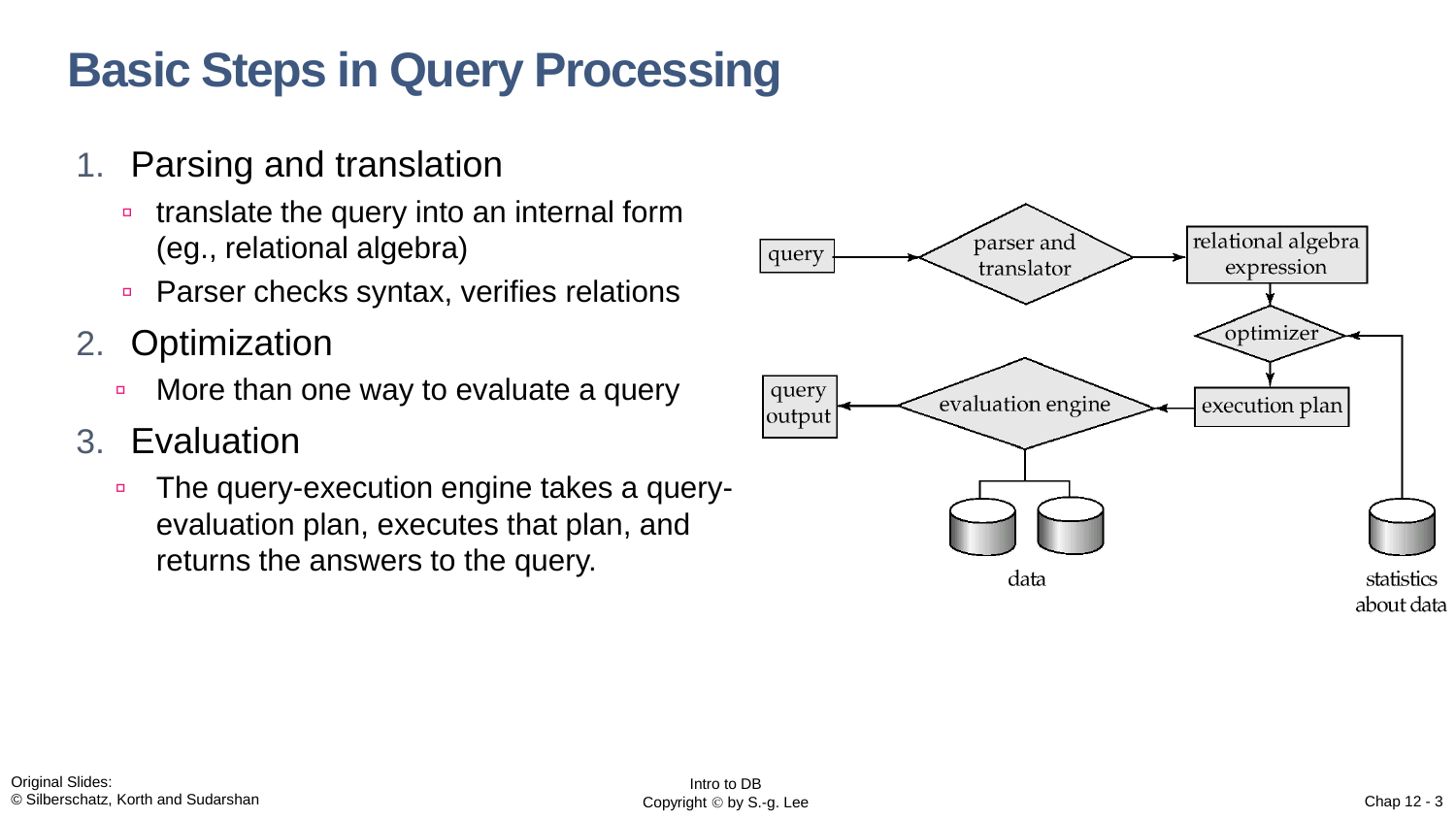#### **Query Plan**

#### **Evaluation primitive**

- a relational algebra expression annotated with instructions on how to evaluate it
	- *balance*>2500(*account*): use index 1
	- *balance*>2500(*account*): use table scan
- Query evaluation (execution) plan
	- **a** a sequence of primitive operations that can be used to evaluate a query
- Example:
	- SELECT *balance* FROM *account* WHERE *balance*>2500

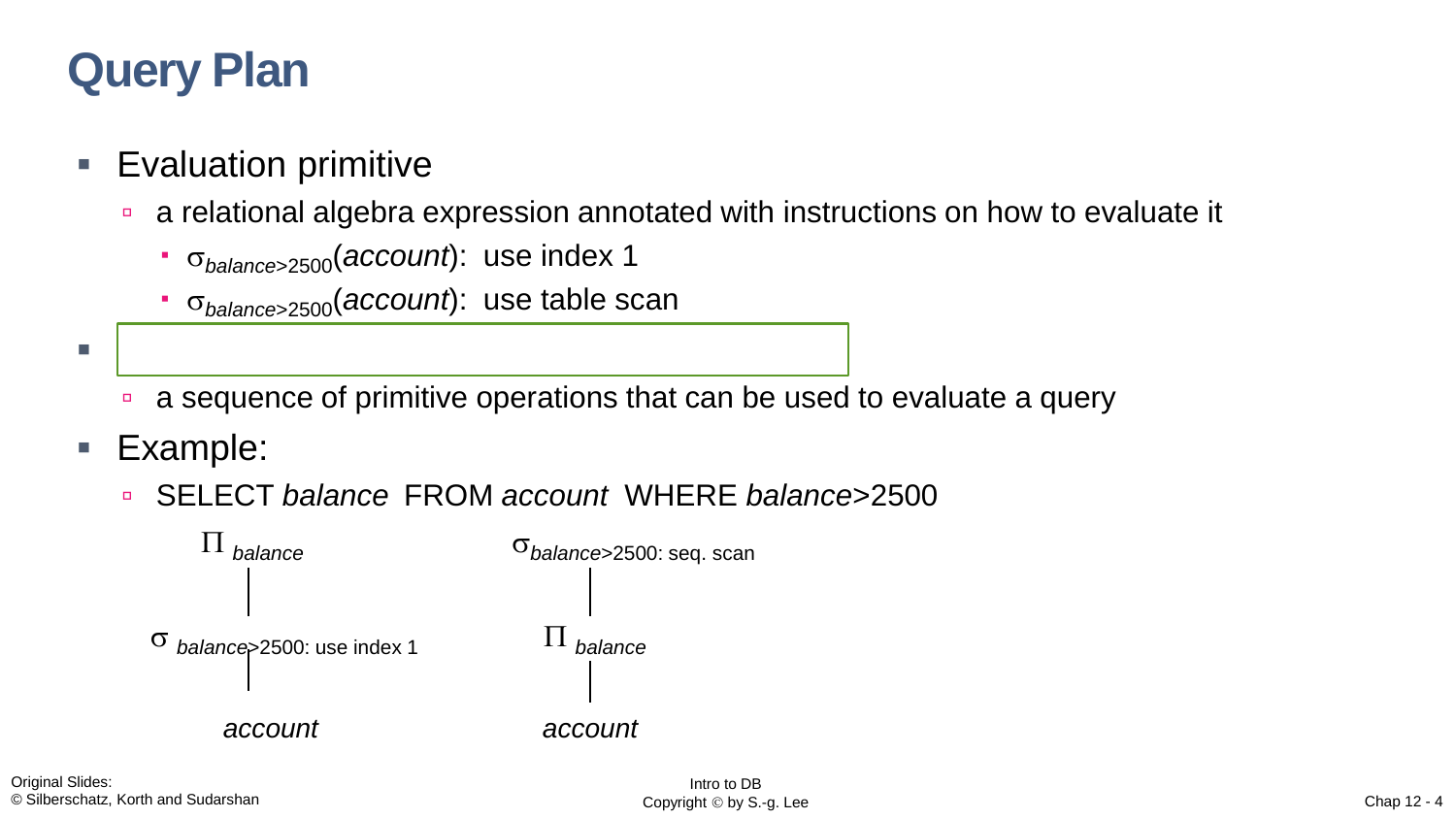#### **Query Optimization**

■ More than one way to evaluate a query

▪ **Equivalence of Expressions**

Given a DB schema *S*, a query *Q* on *S* is *equivalent* to another query *Q'* on *S*, if the answer sets of *Q* and *Q'* are the same in *any* instances of the DB.

 $\Pi_{name, title}(\sigma_{dept=``Music''}(instructor \bowtie (teaches \bowtie course)))$  vs

 $\Pi_{name, title}({\sigma_{dept}}_{Music}^{\prime\prime}(instructor)) \bowtie (teaches \bowtie course)$ )



Original Slides: © Silberschatz, Korth and Sudarshan

Copyright © by S.-g. Lee Chap 12 - 5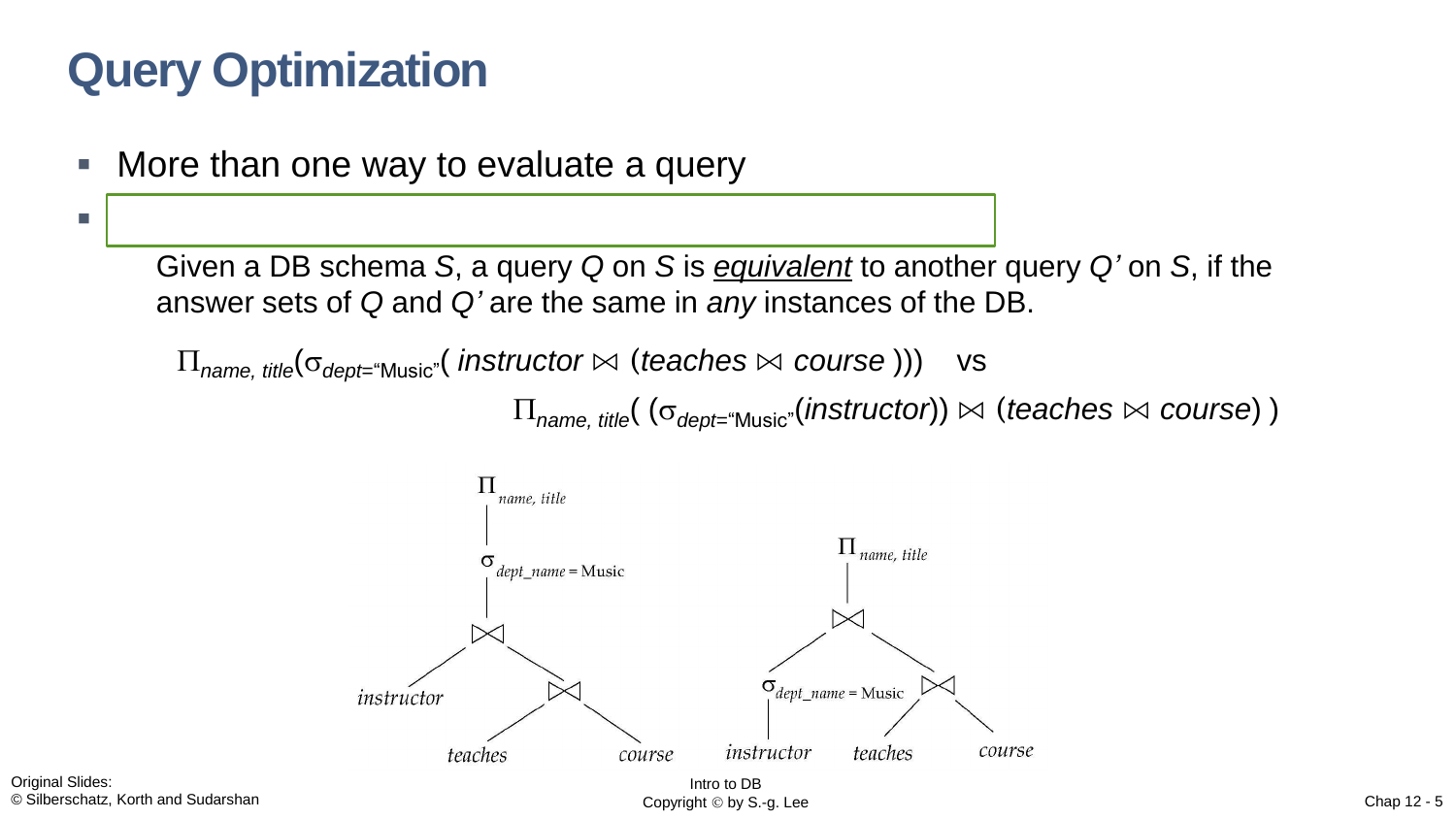## **Query Optimization**

- Query optimization is the process of *selecting* the *most efficient query evaluation plan* for a given query
	- Generation of Evaluation Plan
		- 1. Generating logically equivalent expressions
			- Use *equivalence rules* to transform an expression into an equivalent one.
		- 2. Annotating resulting expressions to get alternative query plans
		- 3. Choosing the cheapest plan based on *estimated cost*
- **The overall process is called**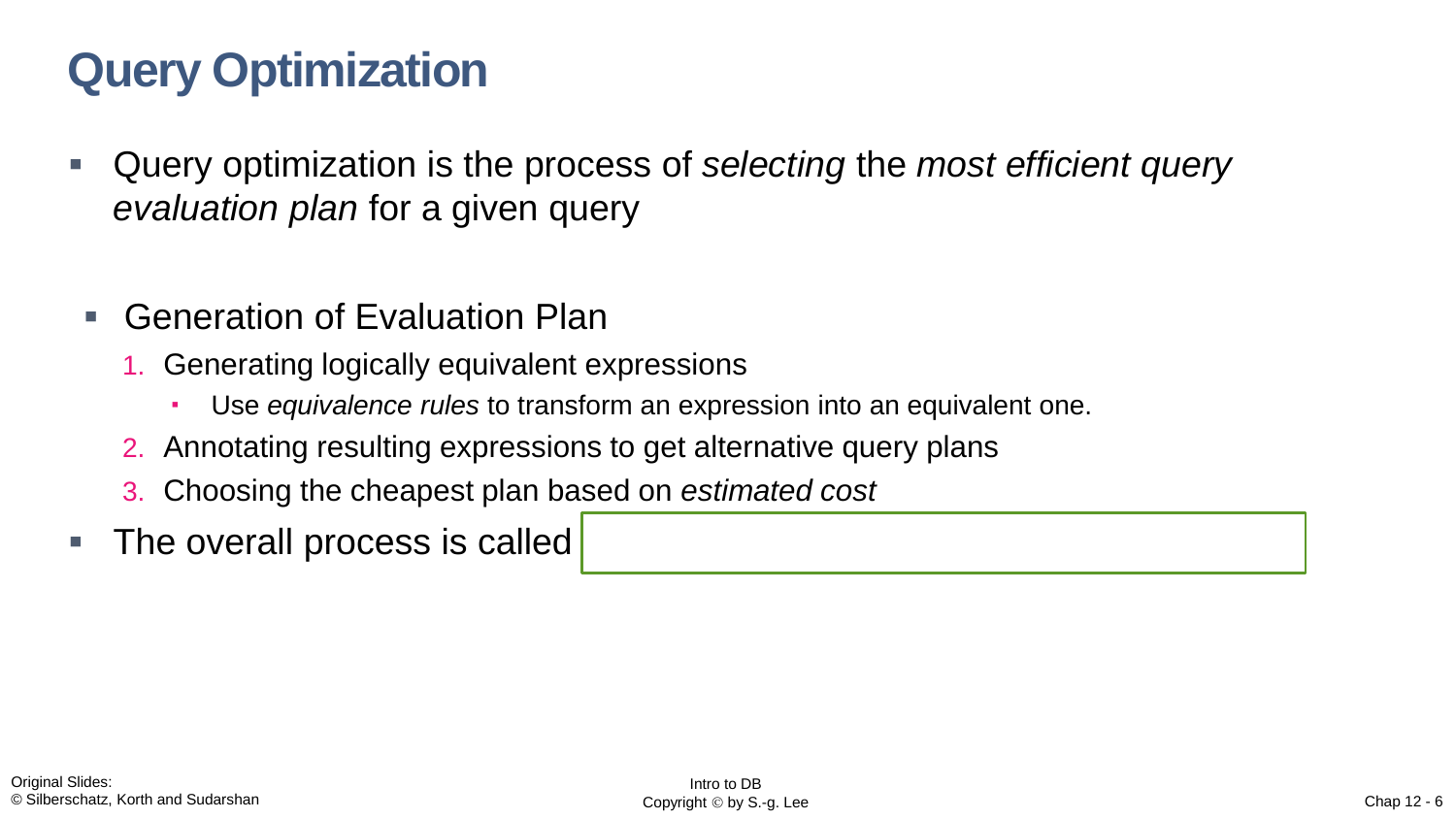#### **Measures of Query Cost**

- Cost is generally measured as total elapsed time for answering query
	- Many factors contribute to time cost
		- *disk accesses, CPU*, or even network *communication*

- also relatively easy to estimate.
- $\overline{p}$  # of seeks  $\times$  average-seek-cost
- $\overline{p}$  # of blocks read  $\times$  average-block-read-cost
- $\overline{p}$  # of blocks written  $\times$  average-block-write-cost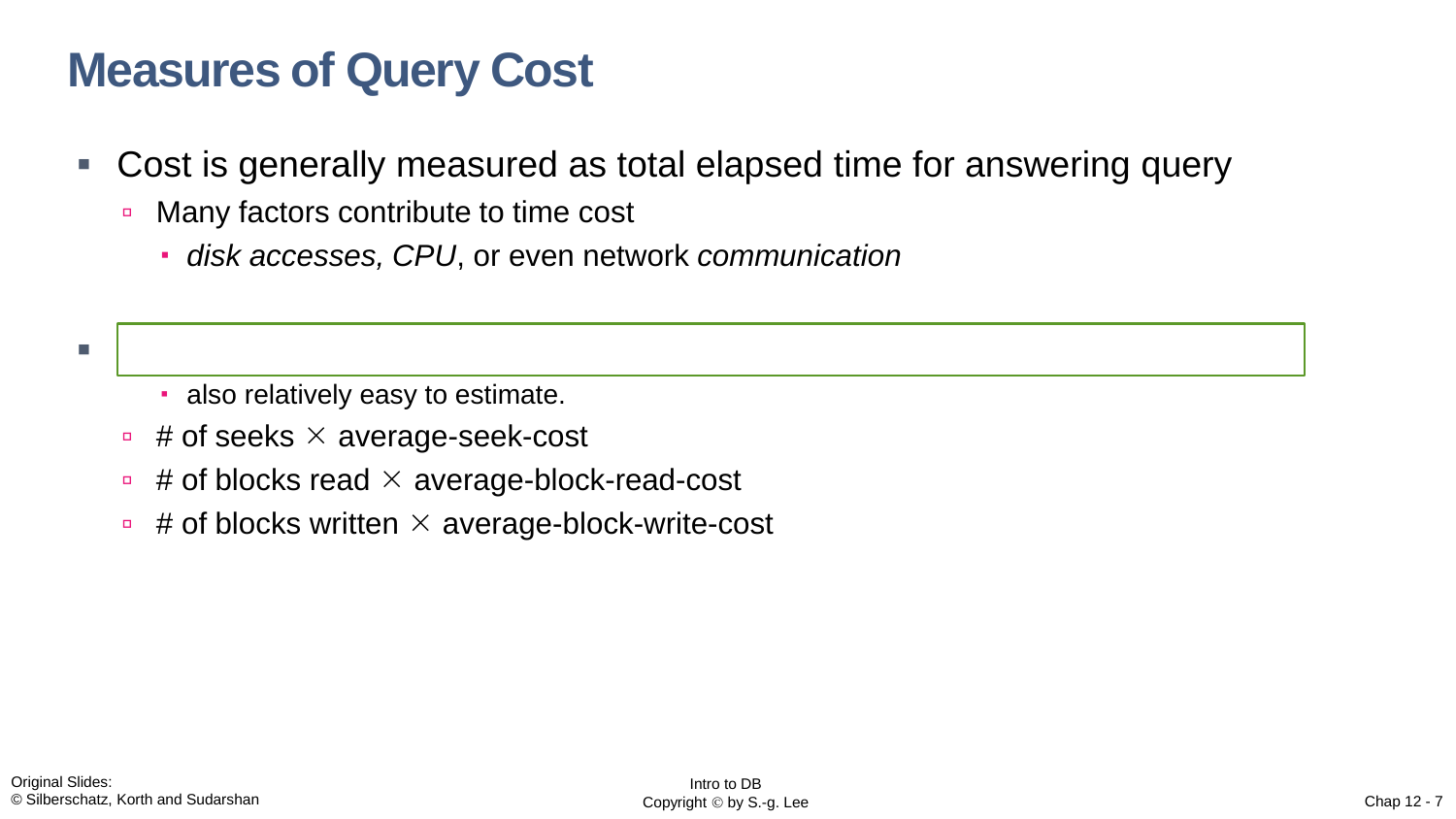#### **Measures of Query Cost (Cont.)**

- For simplicity, we only use
	- **number of block transfers** *from disk* 
		- $t_T$  time to transfer one block: 10~40 ms
	- **number of seeks**
		- $t_s$  time for one seek: 8~20 ms (disk seek + rotational delay)
	- Cost for *b* block transfers plus *s* seeks

- We ignore CPU costs
- We do not include cost of writing final output to disk
	- output of an operation may be sent to the parent operation without being written to disk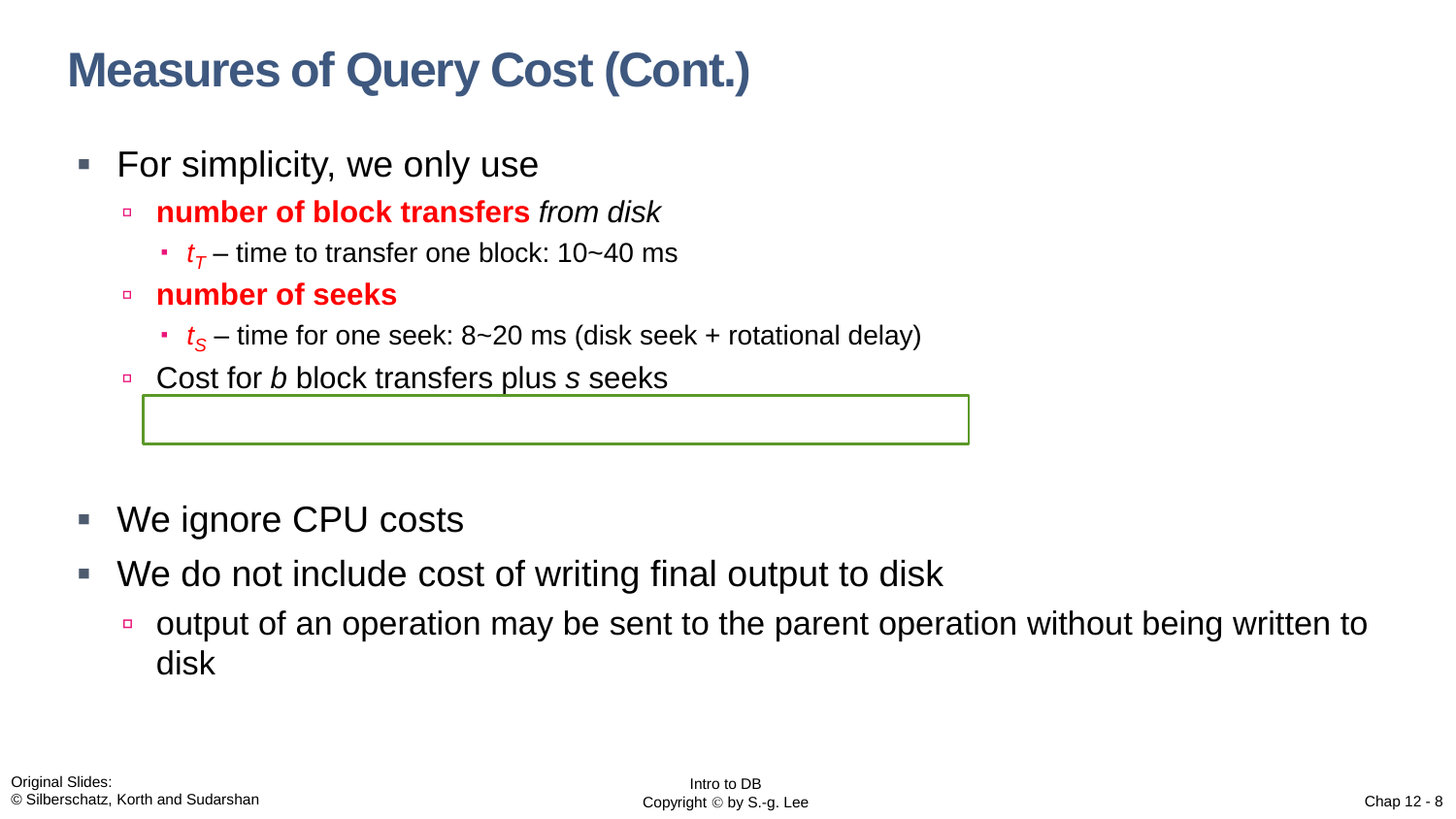#### **Selection Operation**

- File scan
	- locate and retrieve records that fulfill a selection condition
	- Full file scan: retrieve all records of a file (relation)
- A1: *linear search*
	- Scan each file block and test all records on the selection condition
	- Cost estimate (number of disk blocks scanned) = *b<sup>r</sup>*
		- *b<sup>r</sup>* : # of blocks containing records from relation *r*
	- If selection is on a key attribute, cost =
		- stop on finding record
	- **Linear search can be applied regardless of** 
		- selection condition or
		- ordering of records in the file, or
		- availability of indices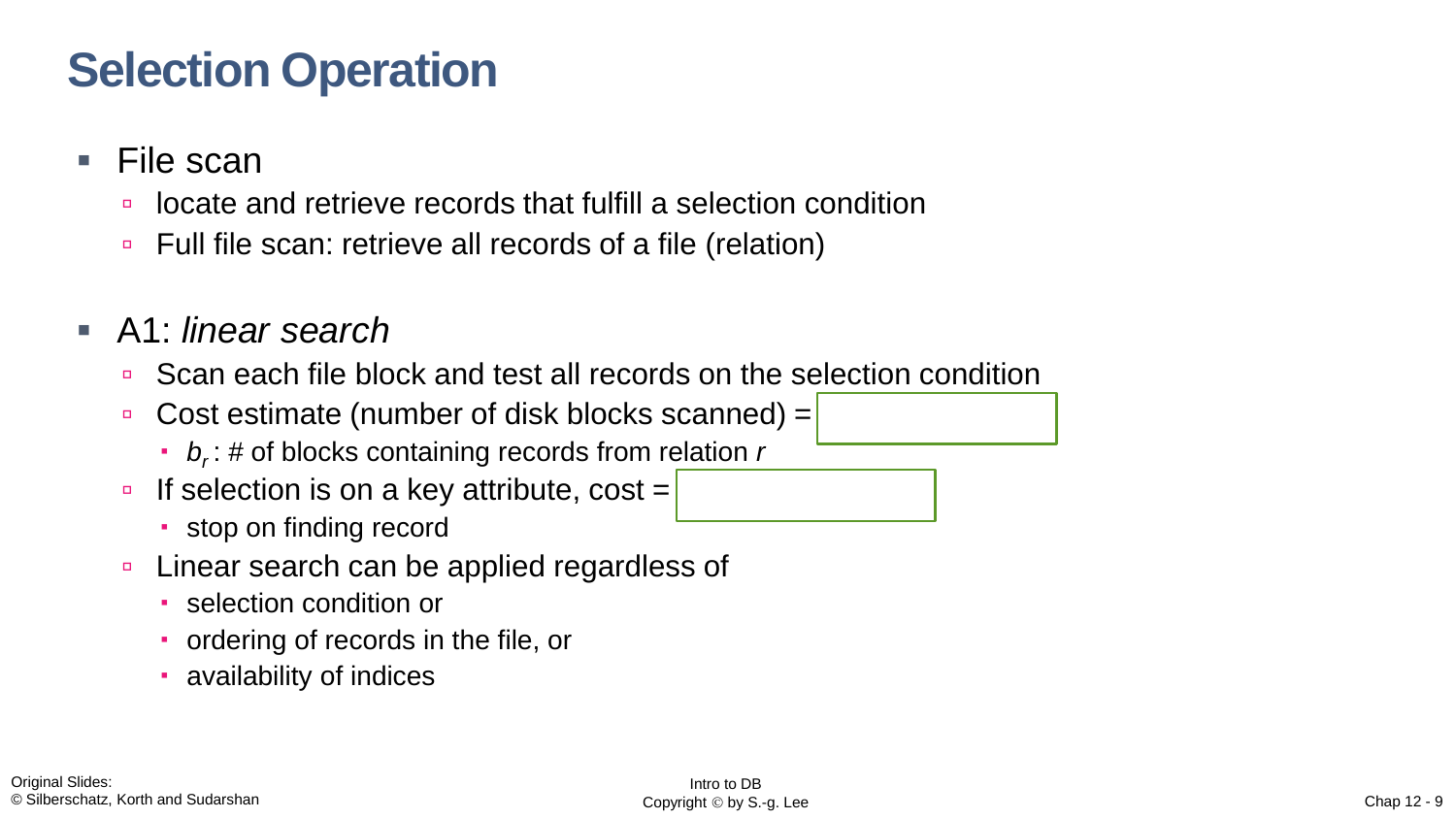#### **Selections Using Indices**

- **Index scan** search algorithms that use an index
	- selection condition must be on search-key of index.
- **A2** (**primary index, equality on key**). Retrieve a single record that satisfies the corresponding equality condition
	- *Cost* =  $(h_i + 1) * (t_T + t_S)$
- **A3 (primary index, equality on nonkey)** Retrieve multiple records.
	- **Records will be on consecutive blocks** 
		- Let *b* = number of blocks containing matching records
	- □  $Cost = h_i * (t_7 + t_5) + t_5 + t_7 * b$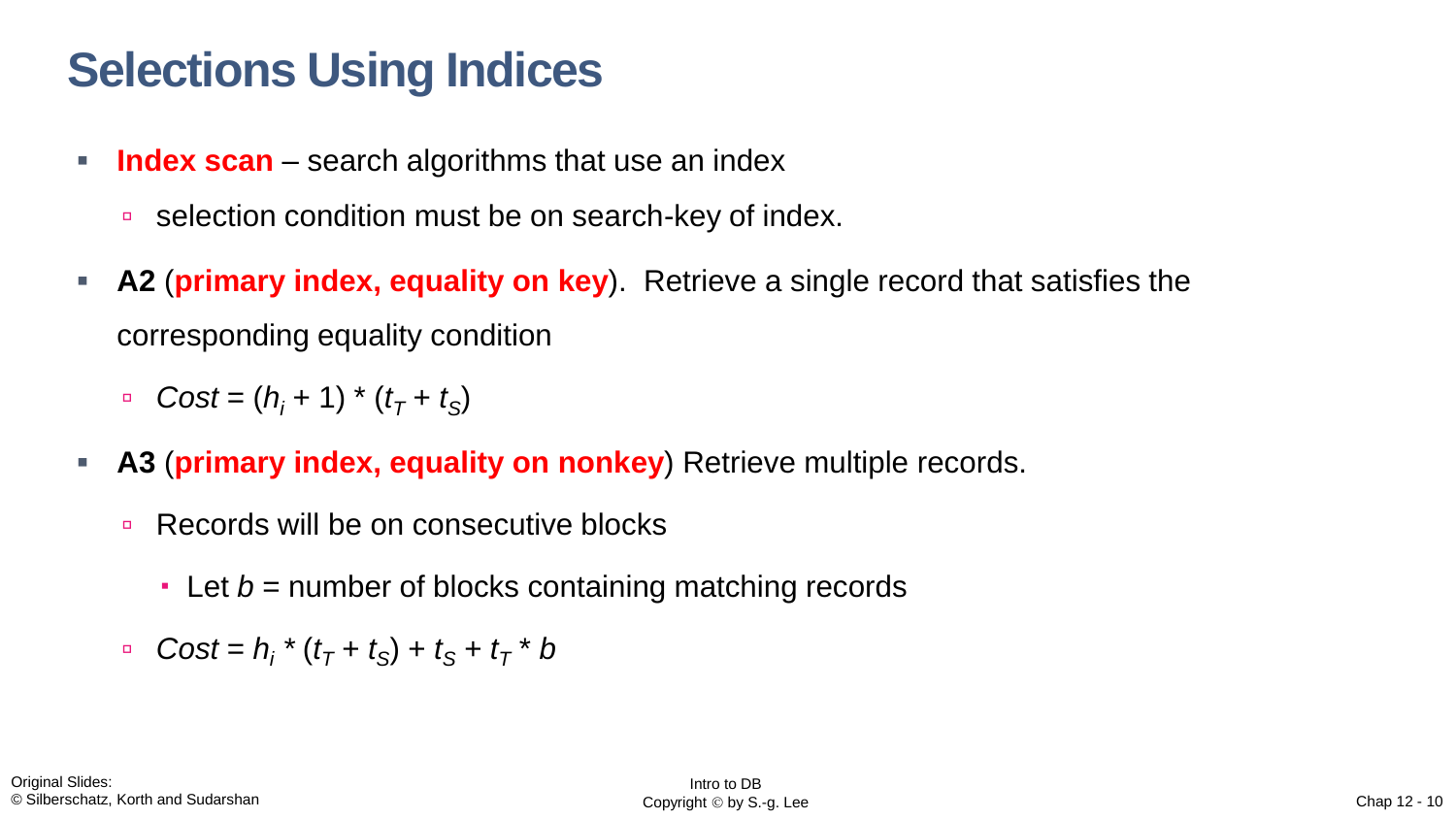#### **Selections Using Indices**

- **A4** (**secondary index, equality**)*.*
	- Retrieve a single record if the search-key is a **candidate key**
		- $\blacksquare$  *Cost* =
	- Retrieve multiple records if search-key is **not a candidate key**
		- each of *n* matching records may be on a different block
		- $\cdot$  Cost  $=$ 
			- Can be very expensive!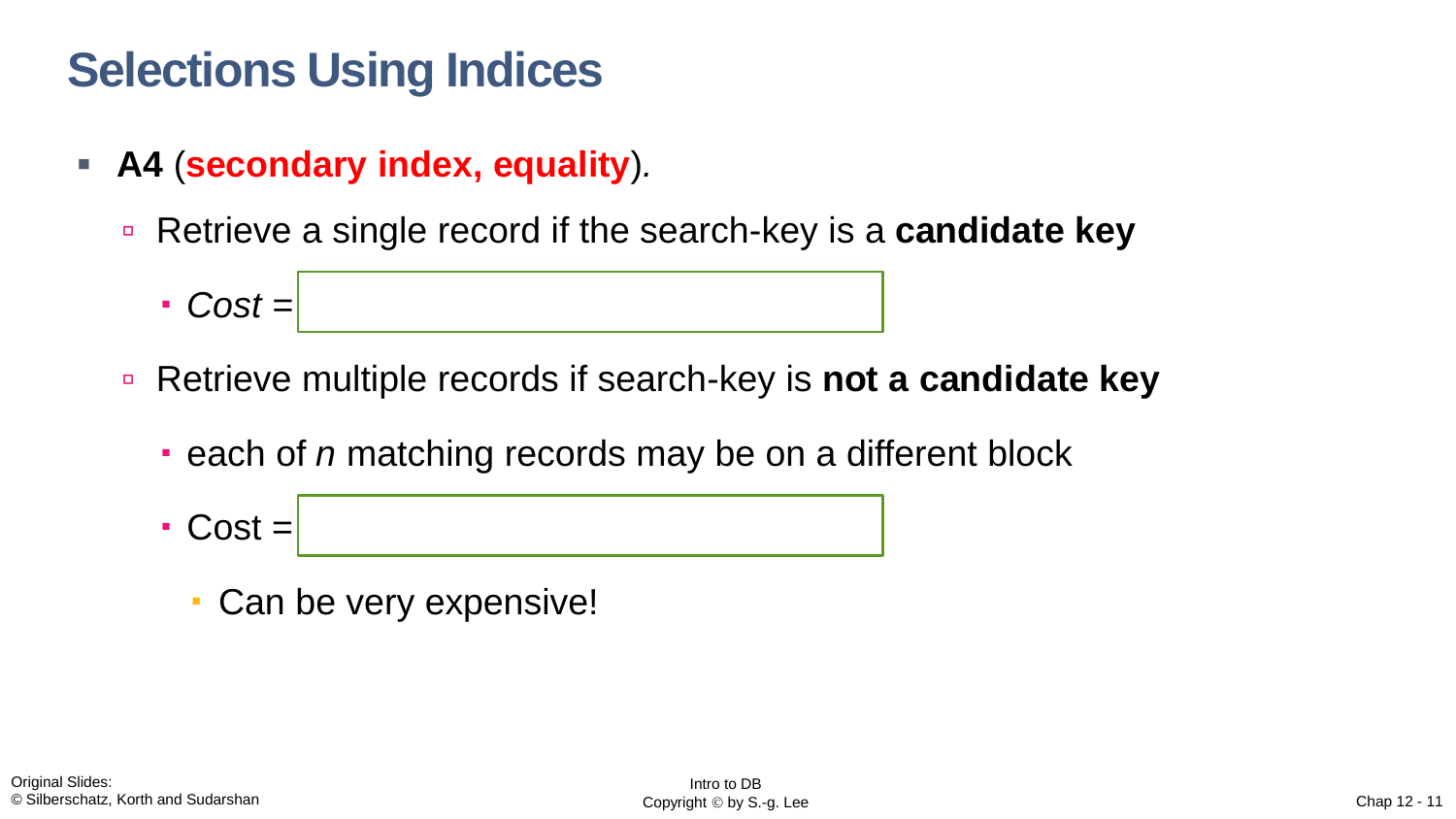#### **Selections Involving Comparisons**

- Can implement selections of the form  $\sigma_{A\leq V}(r)$  or  $\sigma_{A\geq V}(r)$  by using
	- **a** linear file scan,
	- or by using indices in the following ways:
- **A5** (**primary index, comparison**)*.* (Relation is sorted on A)
	- For  $\sigma_{A\geq V}(r)$  use index to find first tuple  $\geq v$  and scan relation sequentially from there
	- For  $\sigma_{A\lt V}(r)$  just scan relation sequentially till first tuple  $> v$ ; do not use index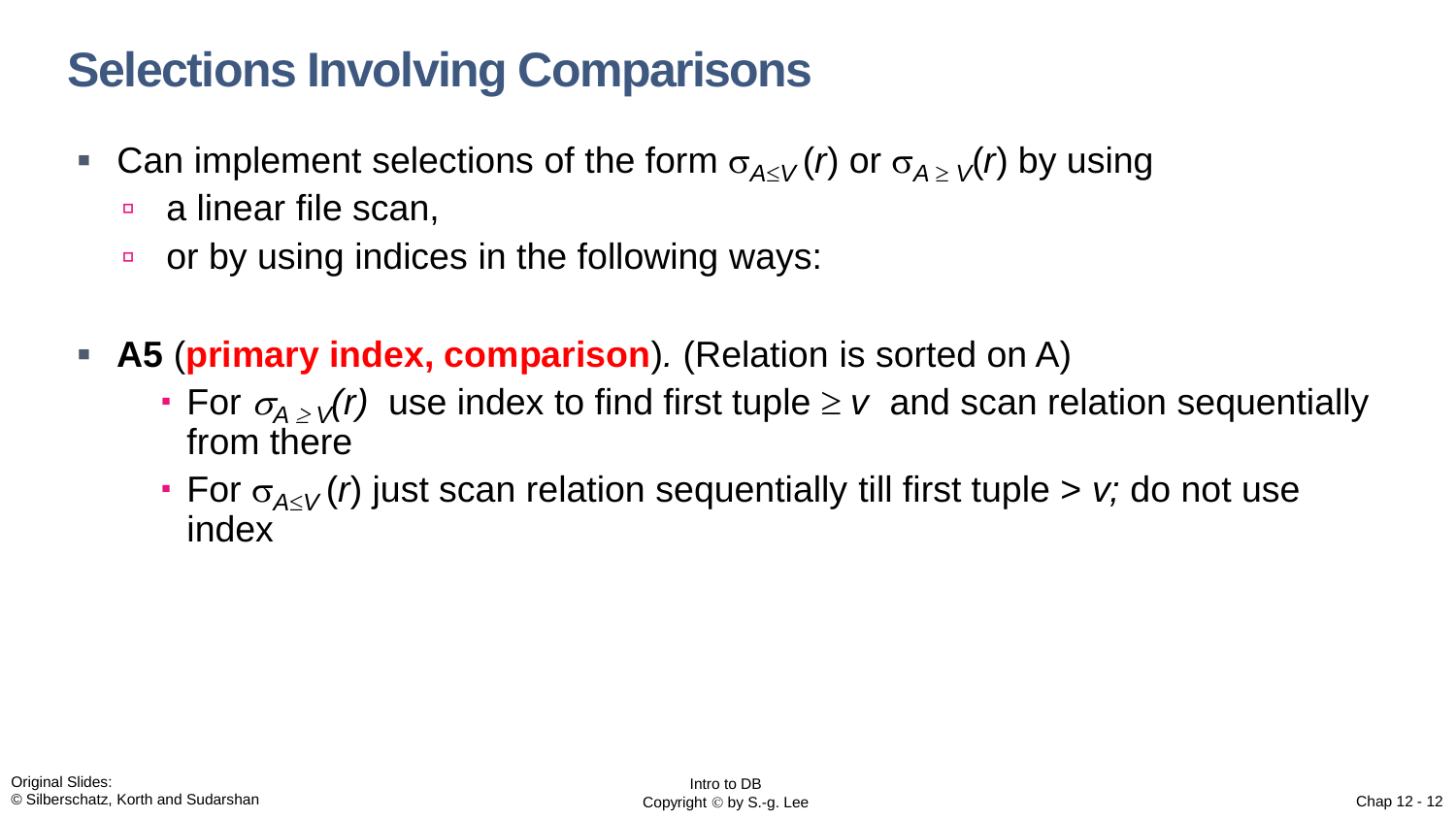#### **Selections Involving Comparisons (Cont.)**

- Can implement selections of the form  $\sigma_{A\leq V}(r)$  or  $\sigma_{A\geq V}(r)$  by using
	- **a** linear file scan,
	- **p** or by using indices in the following ways:
- **A6** (**secondary index, comparison**).
	- For  $\sigma_{A\geq V}(r)$  use index to find first index entry  $\geq v$  and scan index sequentially from there, to find pointers to records.
	- For  $\sigma_{A\lt V}(r)$  just scan leaf pages of index finding pointers to records, till first entry > *v*
	- In either case, retrieve records that are pointed to
		- requires an I/O for each record
		- **Linear file scan may be cheaper**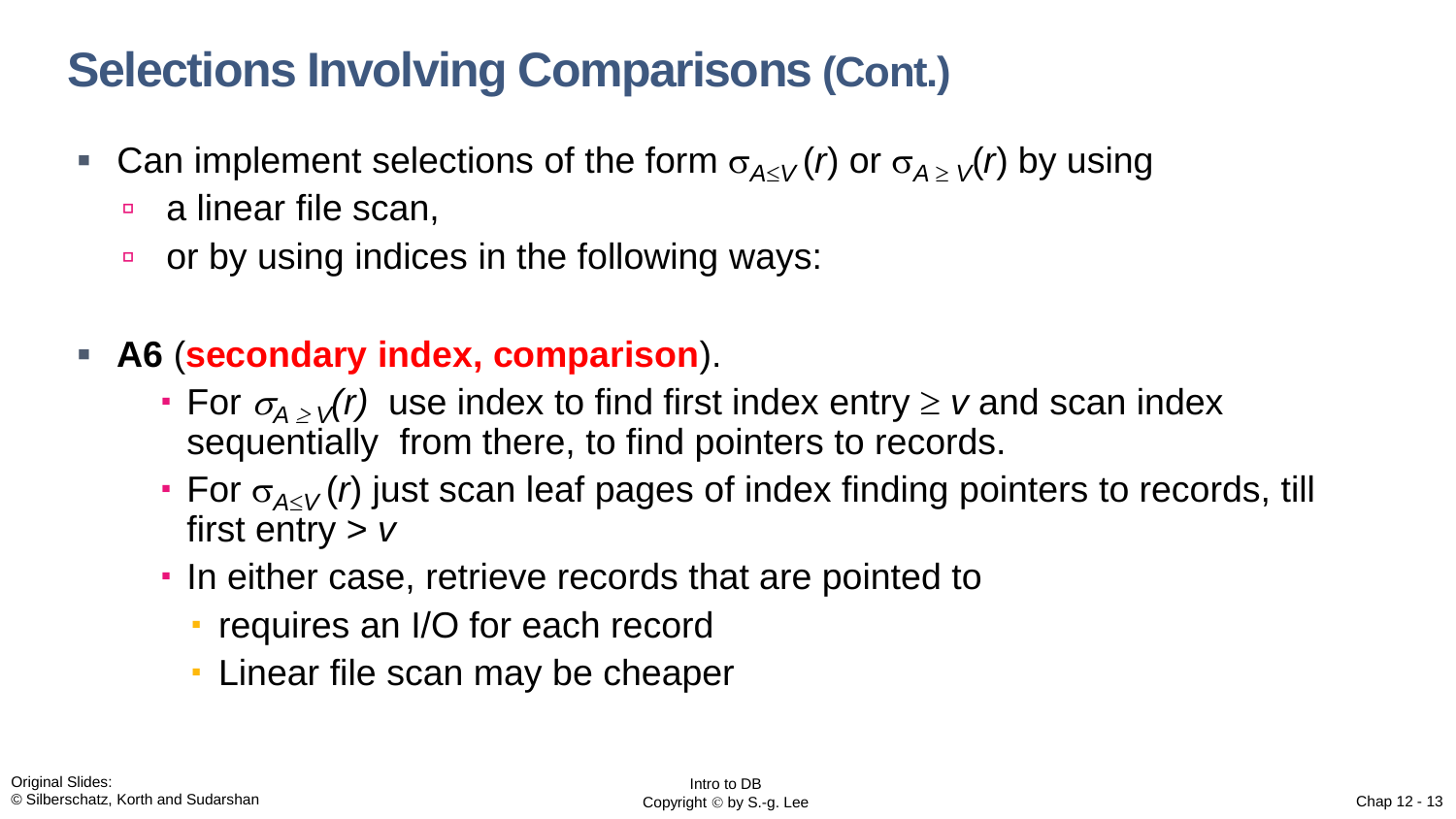#### **External Sort-Merge**

- Sorting
	- Important core operation: order by, group by, join, ...
	- One option: build an index, and use the index to read the relation in sorted order. May lead to one disk block access for each tuple.

#### **External Sort-Merge**

■ Good choice for relations that don't fit in memory



M=3; 1 rec/block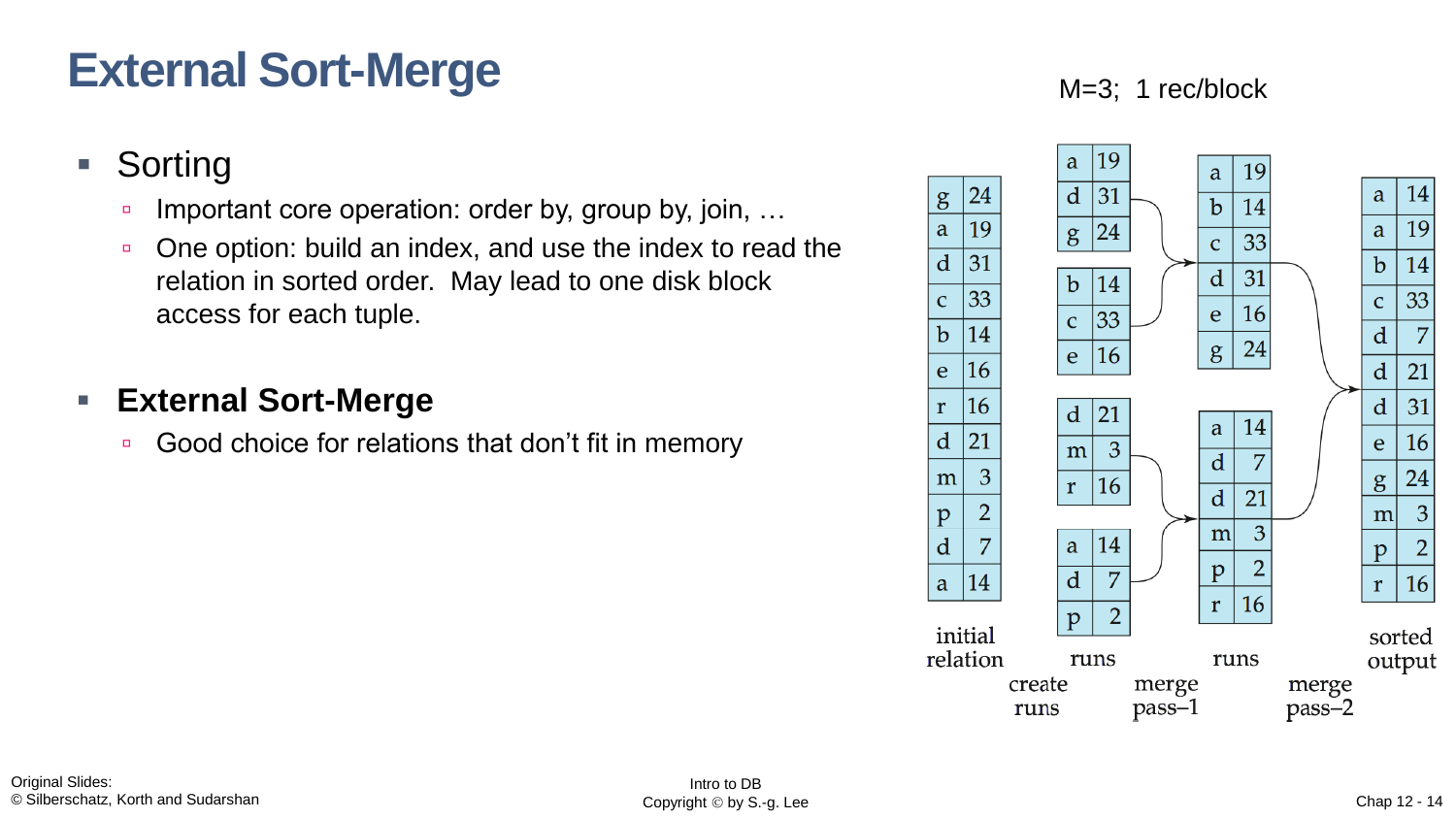#### **External Sort-Merge**

- **E** Let *M* denote memory size (in pages).
- **1. Create sorted runs**. Let *i* be 0 initially.

Repeatedly do the following till the end of the relation:

- (a) Read *M* blocks of relation into memory
- (b) Sort the in-memory blocks
- (c) Write sorted data to run *Ri* ; increment *i*

Let the final value of *i* be *N* 

|                             |                |                | a              | 19 |
|-----------------------------|----------------|----------------|----------------|----|
| $\overline{\mathrm{g}}$     | 24             |                | d              | 31 |
| a                           | 19             |                | g              | 24 |
| $\mathbf d$                 | 31             |                |                |    |
| $\overline{c}$              | 33             |                | $\mathbf b$    | 14 |
| b                           | 14             |                | $\mathbf C$    | 33 |
| e                           | 16             |                | e              | 16 |
|                             |                |                |                |    |
| r                           | 16             |                | $\mathbf{d}$   | 21 |
| d                           | 21             |                | m              | 3  |
| m                           | 3              |                | r              | 16 |
| $\overline{p}$              | $\overline{2}$ |                |                |    |
| $\overline{\mathbf{d}}$     | $\overline{7}$ |                | a              | 14 |
| a                           | 14             |                | d              | 7  |
|                             |                | $\overline{p}$ | $\overline{2}$ |    |
| initial<br>relation<br>runs |                |                |                |    |
| create                      |                |                |                |    |
| runs                        |                |                |                |    |

M=3; 1 rec/block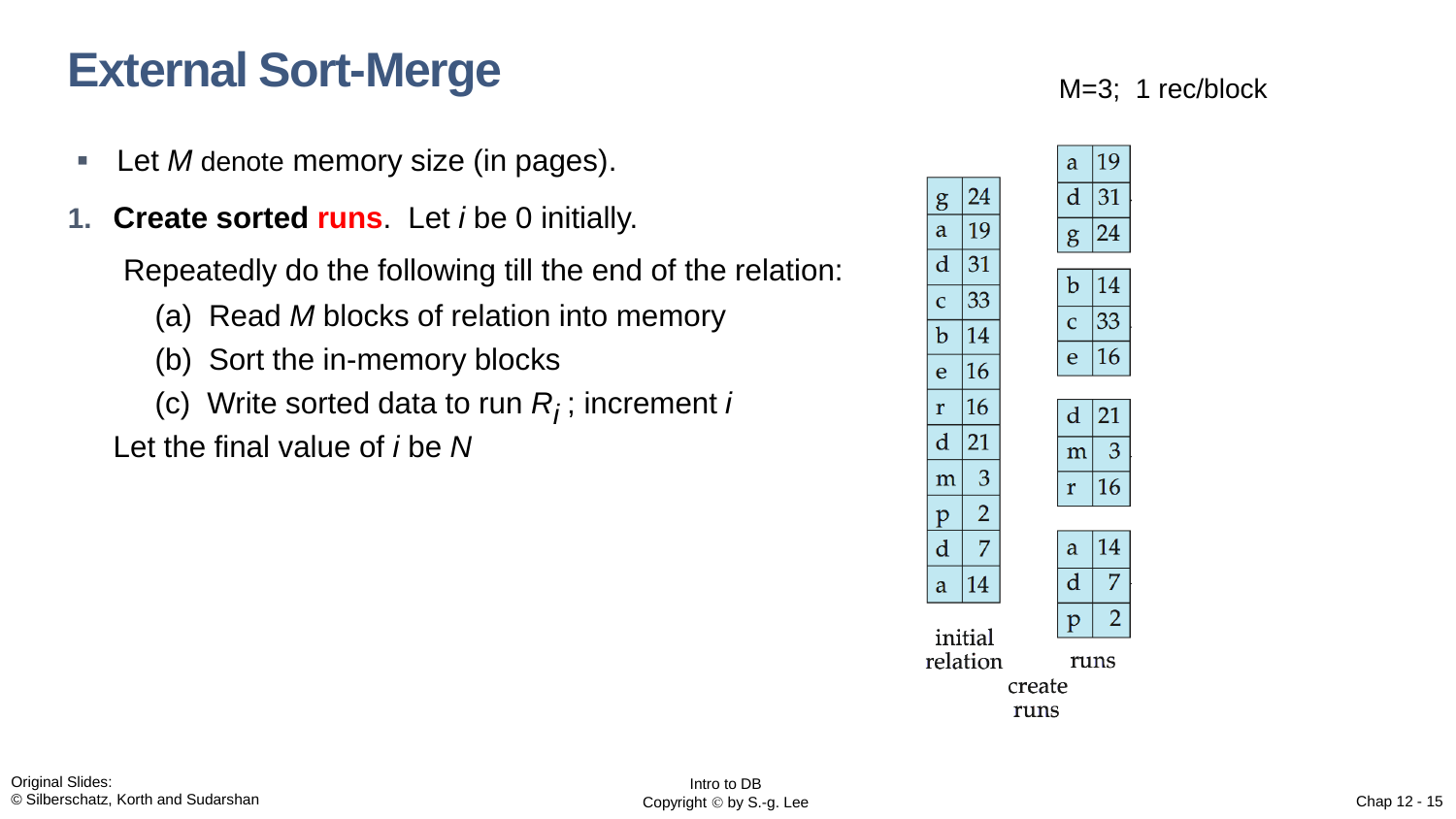#### **External Sort-Merge (Cont.)**

- **2. Merge the runs (N-way merge)**. (if *N* < *M*)
	- 1. Use *N* buffer blocks for input runs,

1 buffer block for output.

Read the first block of each run into its buffer page

#### **2. repeat**

- 1. Select the first record (in sort order) among all buffer pages
- 2. Write the record to the output buffer. If the output buffer is full write it to disk.
- 3. Delete the record from its input buffer page. **If** the buffer page becomes empty **then** read next block (if any) of the run into the buffer.
- **3. until** all input buffer pages are empty:

|                             |                |               | a                       | 19             |  |
|-----------------------------|----------------|---------------|-------------------------|----------------|--|
| g                           | 24             |               | d                       | 31             |  |
| a                           | 19             |               | g                       | 24             |  |
| $\mathbf d$                 | 31             |               |                         |                |  |
| $\overline{c}$              | 33             |               | $\mathbf b$             | 14             |  |
| $\mathbf b$                 | 14             |               | $\overline{C}$          | 3 <sup>2</sup> |  |
| e                           | 16             |               | e                       | 16             |  |
|                             |                |               |                         |                |  |
| r                           | 16             |               | $\overline{\mathbf{d}}$ | 21             |  |
| $\mathbf d$                 | 21             |               | m                       | Ć              |  |
| m                           | 3              |               | r                       | 16             |  |
| $\overline{p}$              | $\overline{2}$ |               |                         |                |  |
| $\mathbf d$                 | $\overline{7}$ |               | a                       | 14             |  |
| a                           | 14             |               | $\overline{d}$          | 7              |  |
|                             | $\overline{p}$ | $\frac{1}{2}$ |                         |                |  |
| initial<br>relation<br>runs |                |               |                         |                |  |
| create                      |                |               |                         |                |  |
| runs                        |                |               |                         |                |  |
|                             |                |               |                         |                |  |

|  | a | 14             |
|--|---|----------------|
|  | a | 19             |
|  | b | 14             |
|  | c | 33             |
|  | d | 7              |
|  | d | 21             |
|  | d | 31             |
|  | e | 16             |
|  | g | 24             |
|  | m | 3              |
|  | p | $\overline{2}$ |
|  | r | 16             |
|  |   |                |

sorted output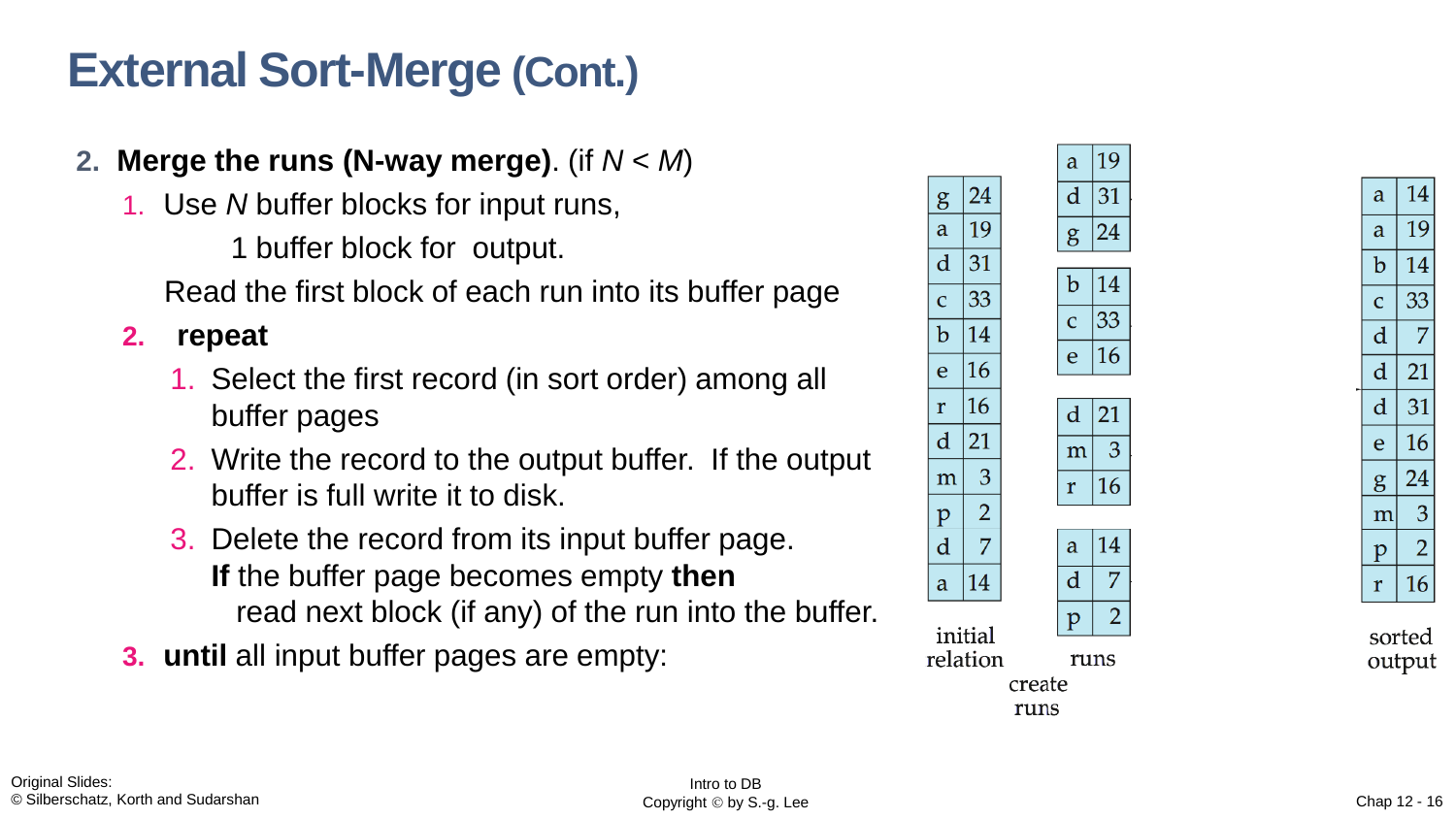#### **External Sort-Merge (Cont.)**

- **2. Merge the runs** (if  $N \geq M$ )
- **If**  $N \geq M$ , several merge *passes* are required.
	- In each pass, contiguous groups of *M* 1 runs are merged.
	- A pass reduces the number of runs by a factor of *M* -1, and creates runs longer by the same factor.
		- E.g. If *M*=11, and there are 90 runs, one pass reduces the number of runs to 9, each 10 times the size of the initial runs
	- Repeated passes are performed till all runs have been merged into one.

#### M=3; 1 rec/block

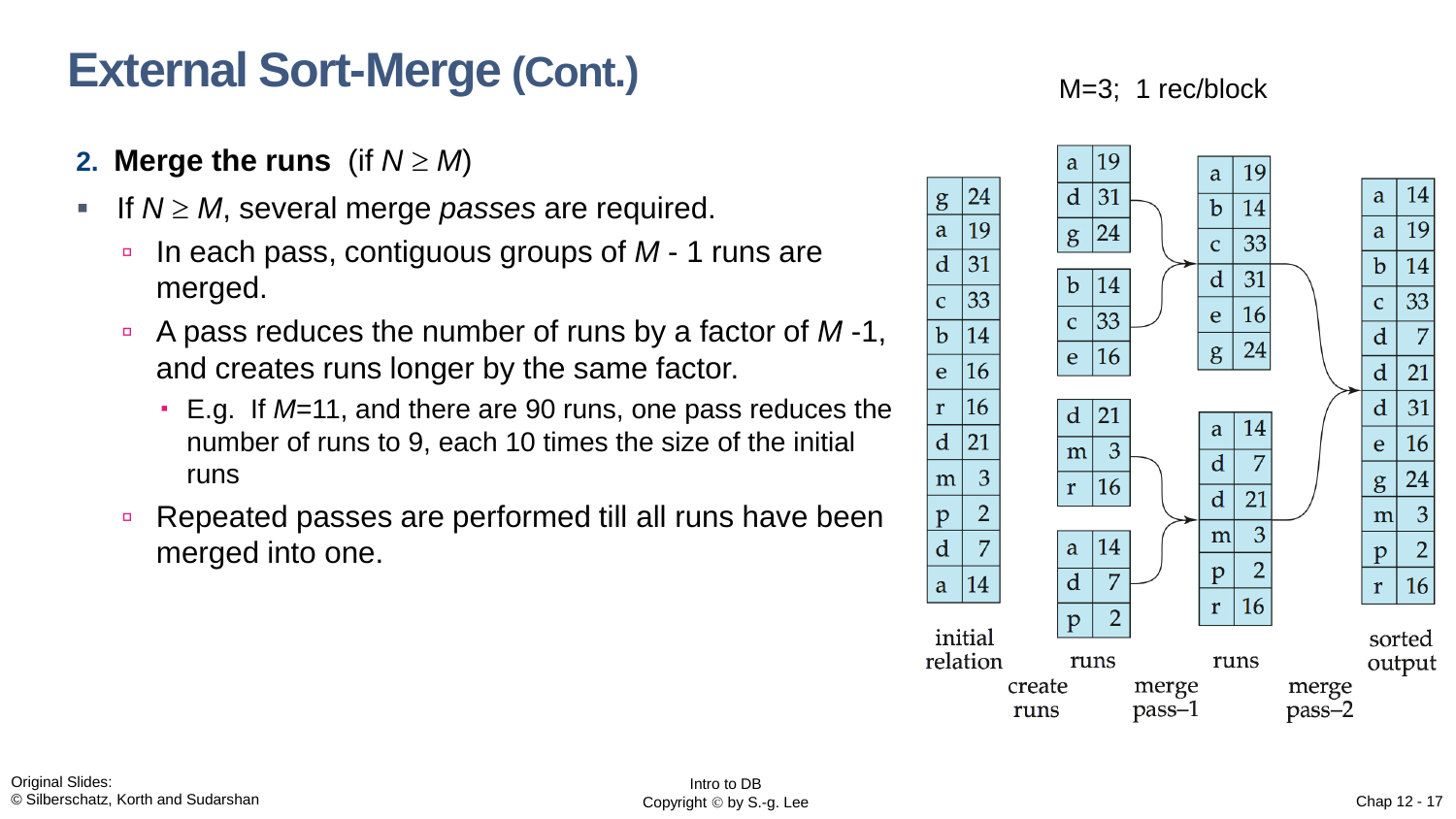#### **External Sort-Merge – Cost Analysis**

- Total number of merge passes required:  $\log_{M\!-\!1}(b/M)$ .
- **Block transfers** 
	- for initial run creation as well as in each pass: 2*b<sup>r</sup>*
	- Thus total number of block transfers for external sorting: *(we don't count final write cost)*
- **Seeks** 
	- Run generation: 1 seek to read and 1 seek to write each run
		- $-$  2 |  $b_r/M$  |
	- **During the merge phase** 
		- Buffer size per run:  $b<sub>b</sub>$  (read/write  $b<sub>b</sub>$  blocks at a time)
		- Need 2  $\mid$   $b_r$  /  $b_b$   $\mid$  seeks for each merge pass
			- except the final one which does not require a write
	- Total number of seeks:

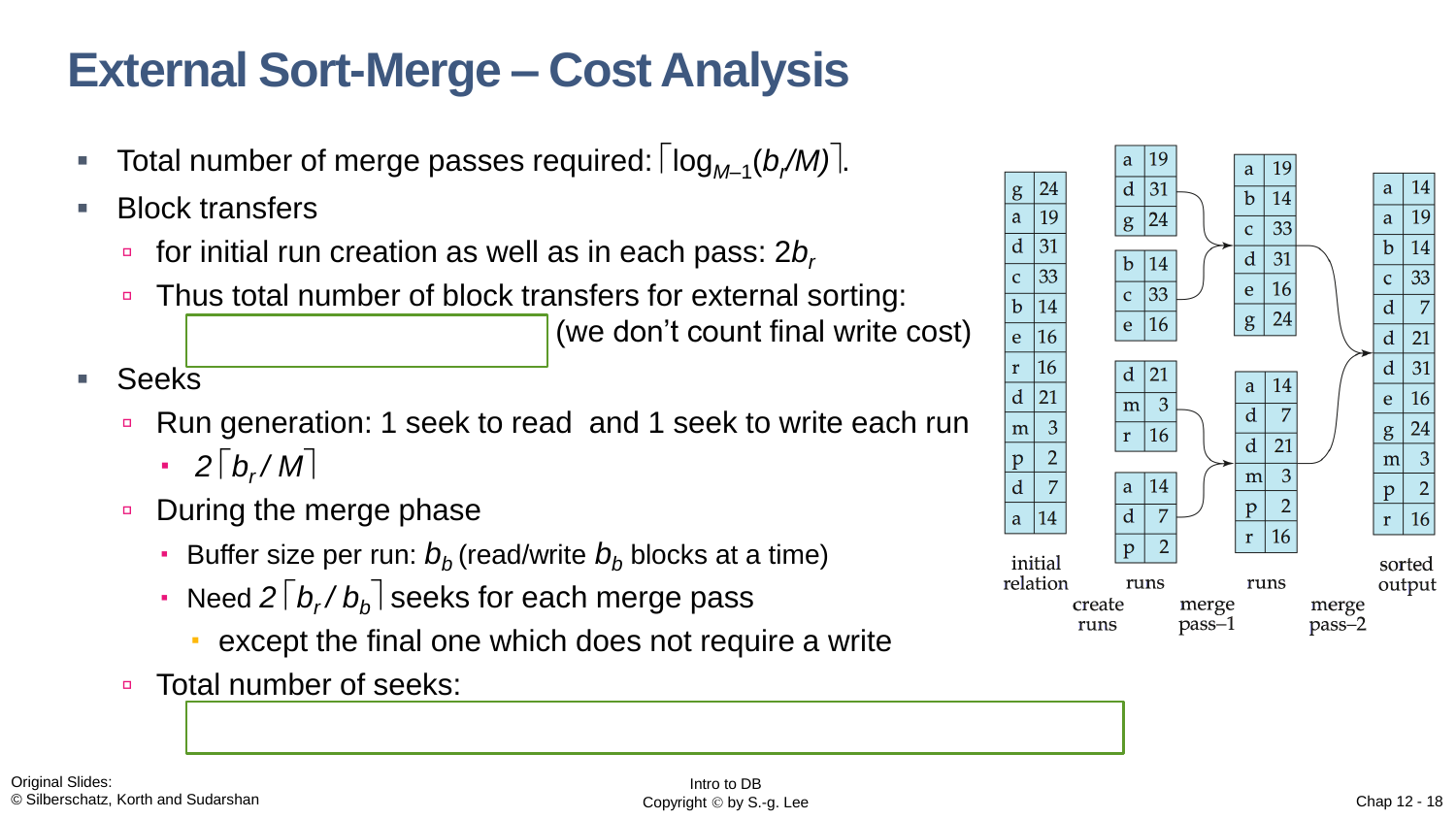#### **Join Operation**

- Several different algorithms to implement joins
	- Nested-loop join
	- Block nested-loop join
	- **Indexed nested-loop join**
	- Merge-join
	- Hash-join
- Choice based on cost estimate
- Running Example
	- Number of records of *student*: 5,000 *takes*: 10,000
	- Number of blocks of *student*: 100 *takes*: 400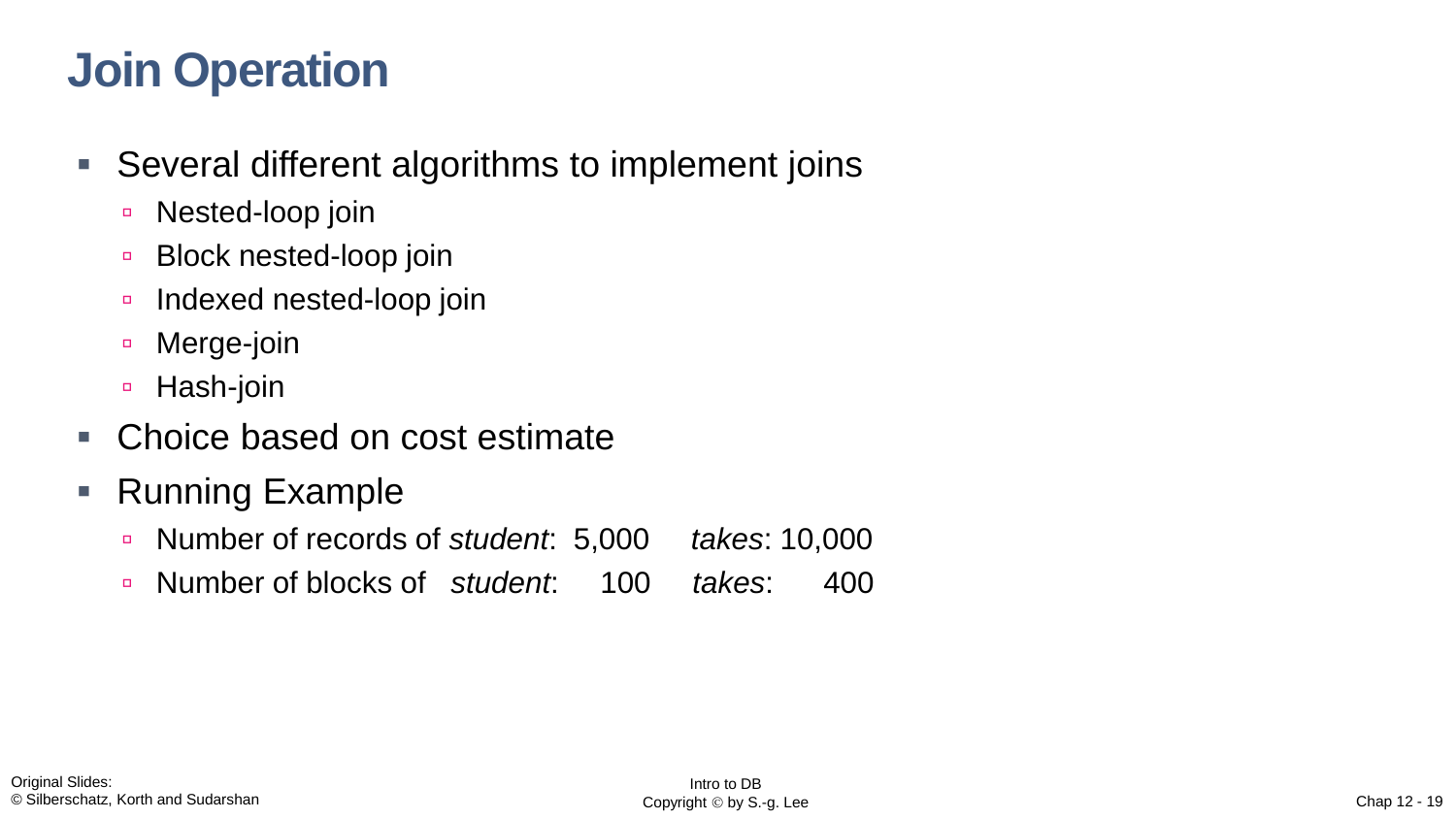#### **Nested-Loop Join**

■ To compute the theta join  $r \bowtie A$ 

```
for each tuple t
r
in r do 
    for each tuple ts
in s do
               if pair (t_r, t_s) satisfy the join condition \thetaadd t_r \cdot t_s to the result.
```
- $\overline{r}$  r is called the
- *<u>n</u>* sthe
- Requires no indices and can be used with any kind of join condition.
- Expensive since it examines every pair of tuples in the two relations.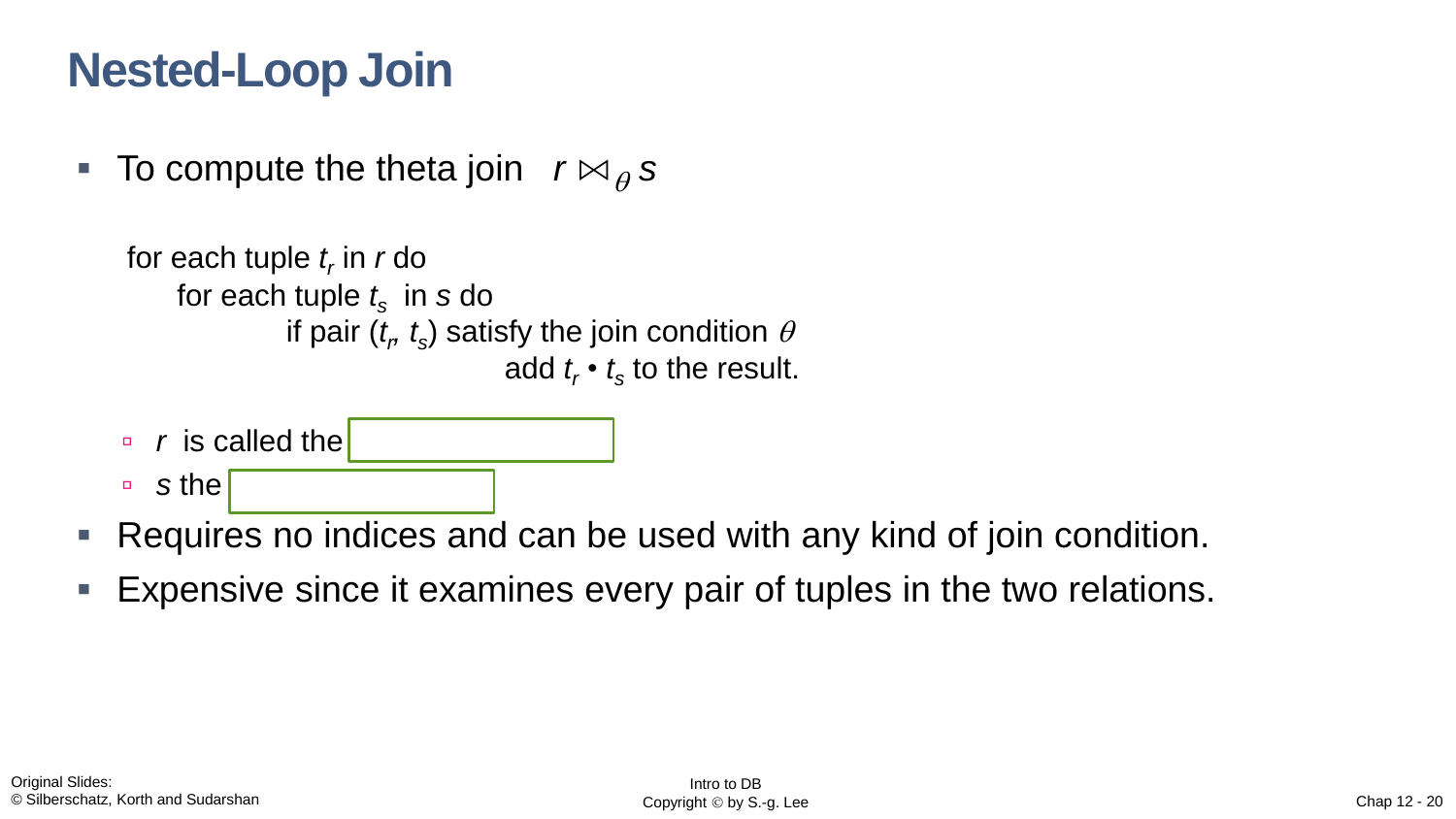## **Nested-Loop Join (Cont.)**

- Worst case
	- there is memory only to hold one block of each relation

 $n_r * b_s + b_r$  block transfers +  $n_r + b_r$  seeks

- Best case
	- the smaller relation fits entirely in memory: use it as the inner relation
- **Example** 
	- with *student* as outer relation:

with *takes* as the outer relation

5000 + 100 = 5100 seeks

- $10000 * 100 + 400 = 1,000,400$  block transfers and 10,400 seeks
- **If smaller relation (***student***)** fits entirely in memory

5000 400 + 100 = 2,000,100 block transfers,

 $\cdot$  100 + 400 = 500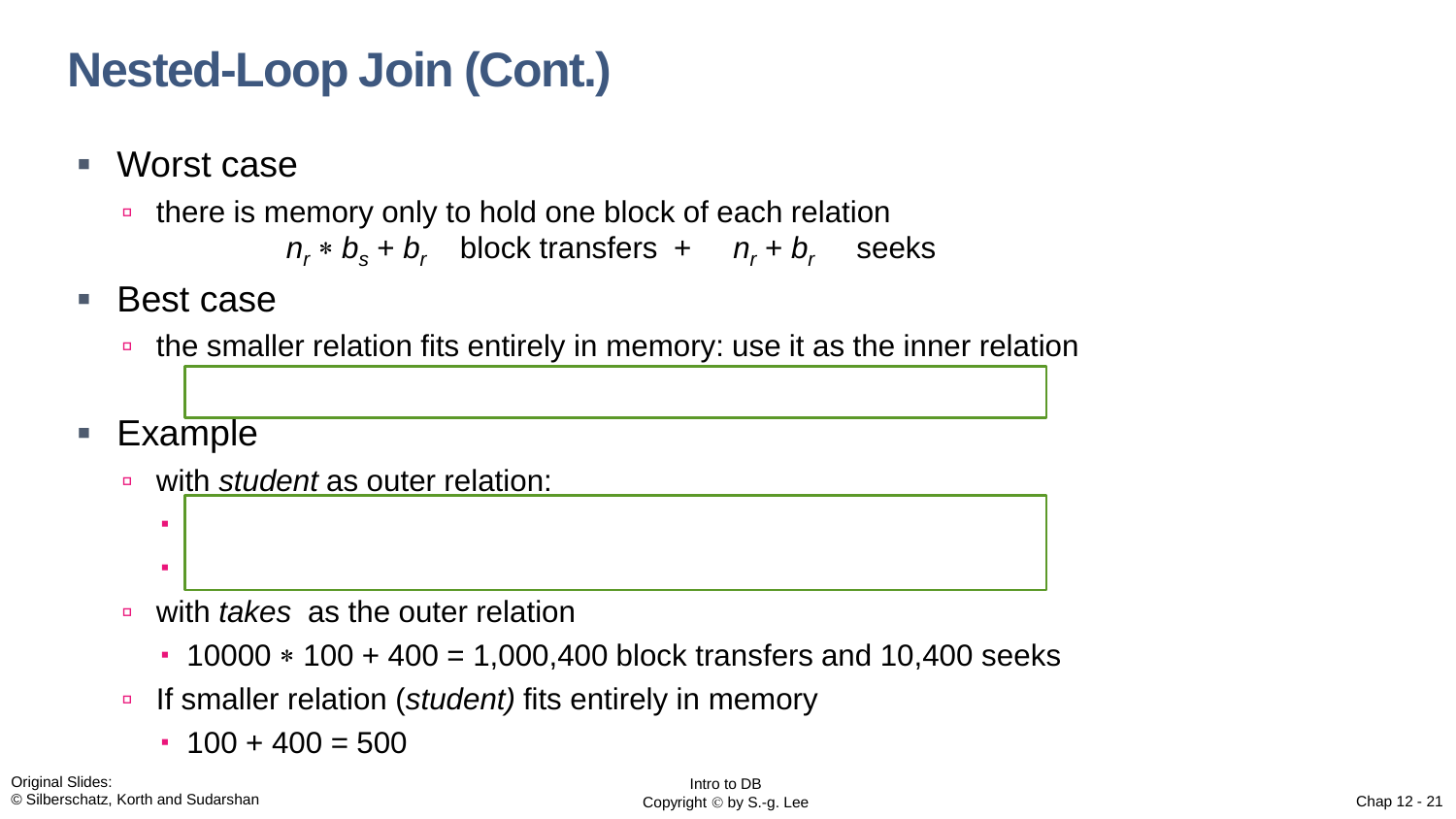#### **Block Nested-Loop Join**

- Variant of nested-loop join
	- every block of inner relation is paired with every block of outer relation

```
for each block Br of r do 
for each block Bs of s do 
    for each tuple t_r in B_r do
     for each tuple t_{\rm s} in B_{\rm s} do
            if (t<sub>r</sub>, t<sub>s</sub>) satisfy the join condition
                        then add t_r \cdot t_{\rm s} to the result
```
- Worst case estimate
	- Each block in the inner relation *s* is read once for each *block* in the outer relation

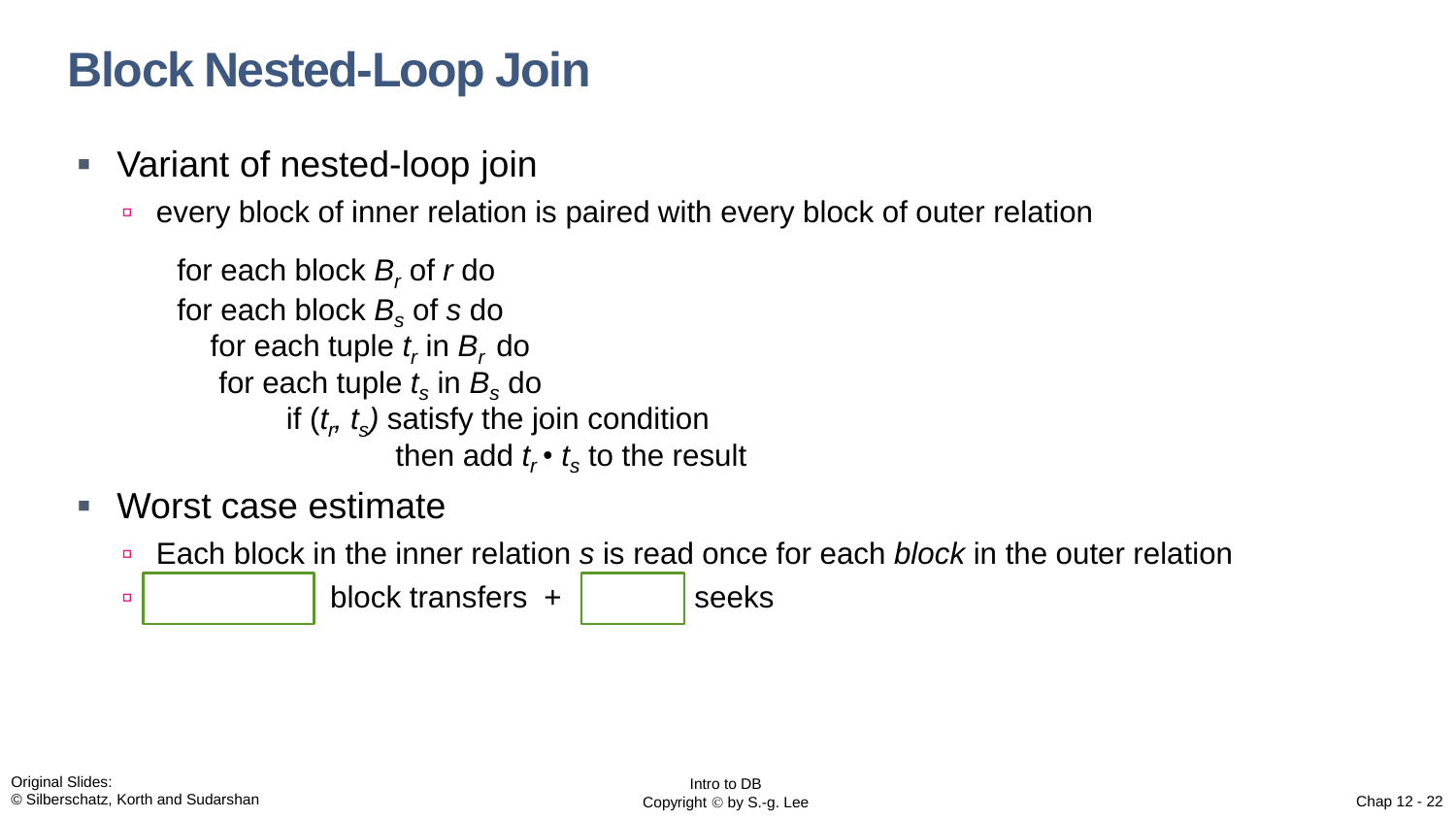### **Block Nested-Loop Join (Cont.)**



- *b<sup>r</sup>* block transfers + 2 seeks.
- **Improvements** 
	- Use *M*-2 disk blocks as blocking unit for outer relations, and remaining two blocks to buffer inner relation and output
		- $\bullet$  **Cost** =
	- **If equi-join attribute forms a key of inner relation, stop inner loop on first match**
	- Scan inner loop forward and backward alternately, to make use of the blocks remaining in buffer (with LRU replacement)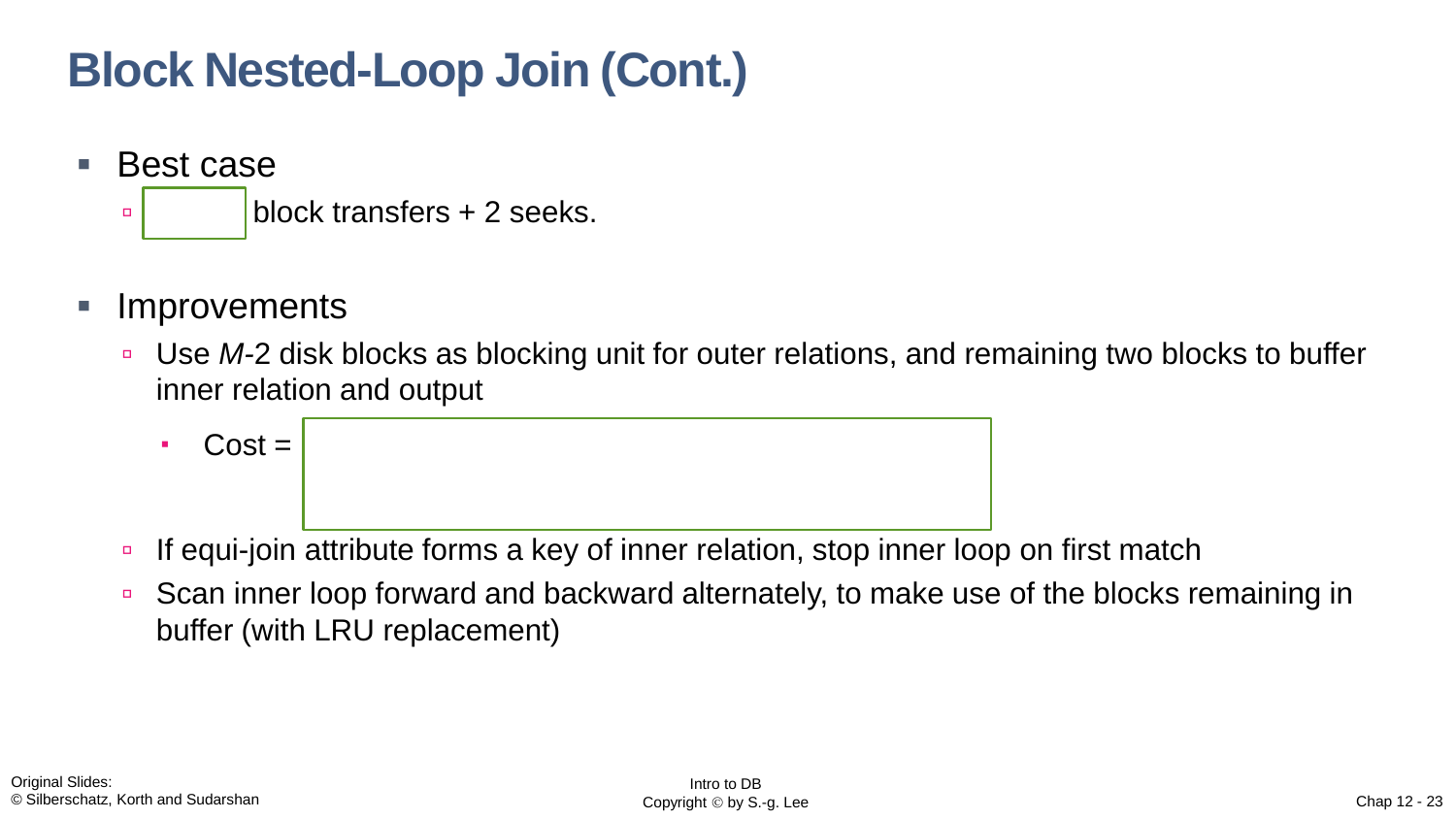#### **Hash-Join**

- Applicable for equi-joins and natural joins.
- A hash function *h* is used to partition tuples of both relations
- *h* maps *JAttrs* values to {0, 1, ..., *n*-1}
	- **JAttrs: attributes of r and** *s* **used in the equi-join.**
	- □ *r<sub>0</sub>, r<sub>1</sub>, . . ., r<sub>n-1</sub>* : partitions of *r* 
		- $t_r \in r$  is put in partition  $r_i$  where  $i = h(t_r[JAttrs])$ .
	- □ *s<sub>0</sub>, s<sub>1</sub>, . . ., s<sub>n-1</sub>* : partitions of *s*
- *r* tuples in *r<sub>i</sub>* need to be compared with *s* tuples in *s*<sub>*i*</sub> only

(Note: In the textbook, 
$$
r_i
$$
 is denoted as  $H_{ri}$ ,  $s_i$  is denoted as  $H_{si}$ , and *n* is denoted as  $n_{h}$ .)

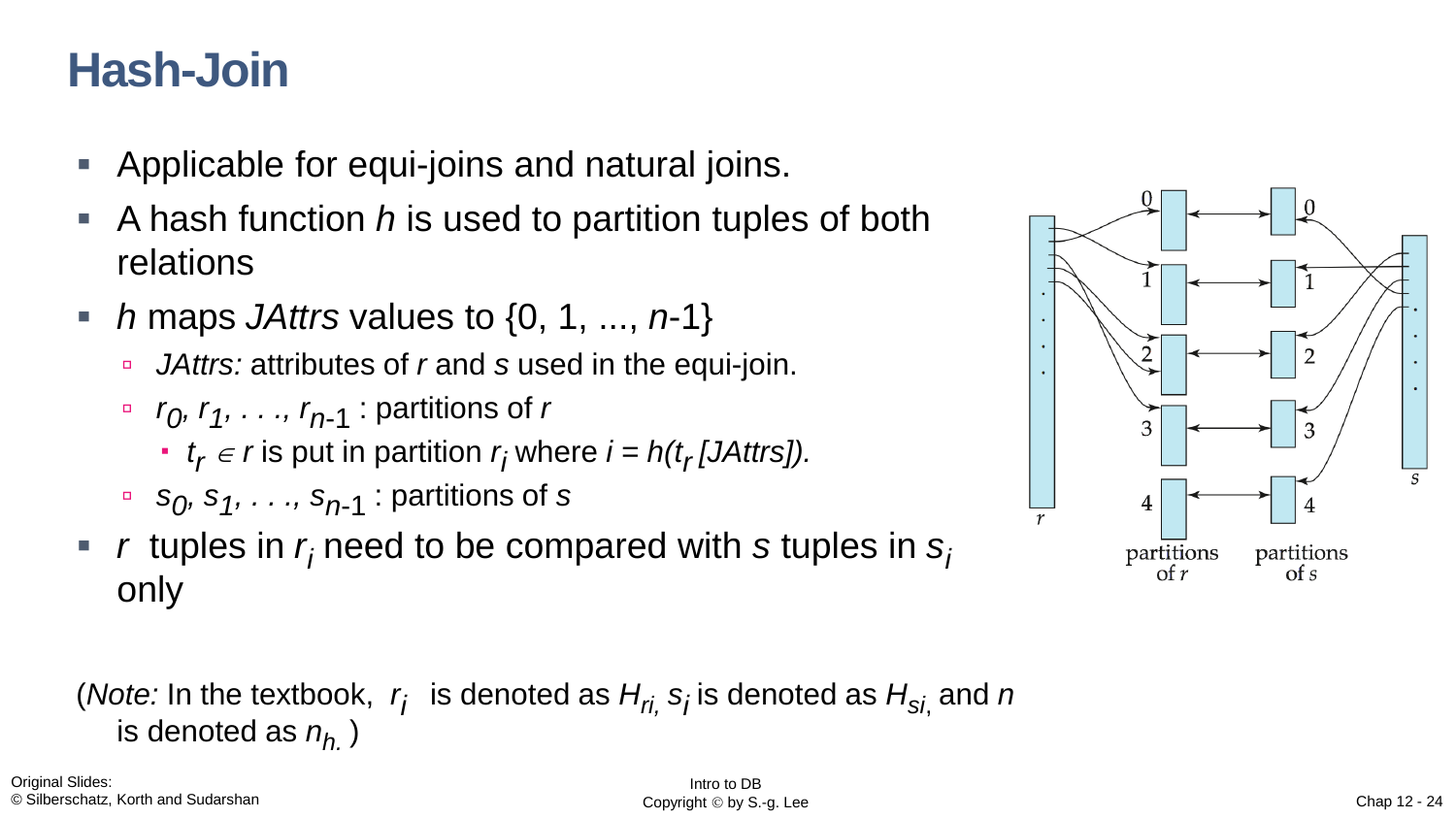#### **Hash-Join Algorithm**

- 1. Partition the relation *s* using hashing function *h*.
	- When partitioning a relation, one block of memory is reserved as the output buffer for each partition.
- 2. Partition *r* similarly.
- 3. For each *i:*
	- (a) Load *s<sup>i</sup>* into memory
		- build an in-memory hash index on it using the join attribute (using a different hash function than the earlier one *h*)
	- (b) Read the tuples in  $r_i$  from the disk one by one
		- For each tuple  $t_r$  locate each matching tuple  $t_s$  in  $s_i$  using the in-memory hash index. Output the concatenation of their attributes.
- **E** Relation *s* is called the build input and *r* is called the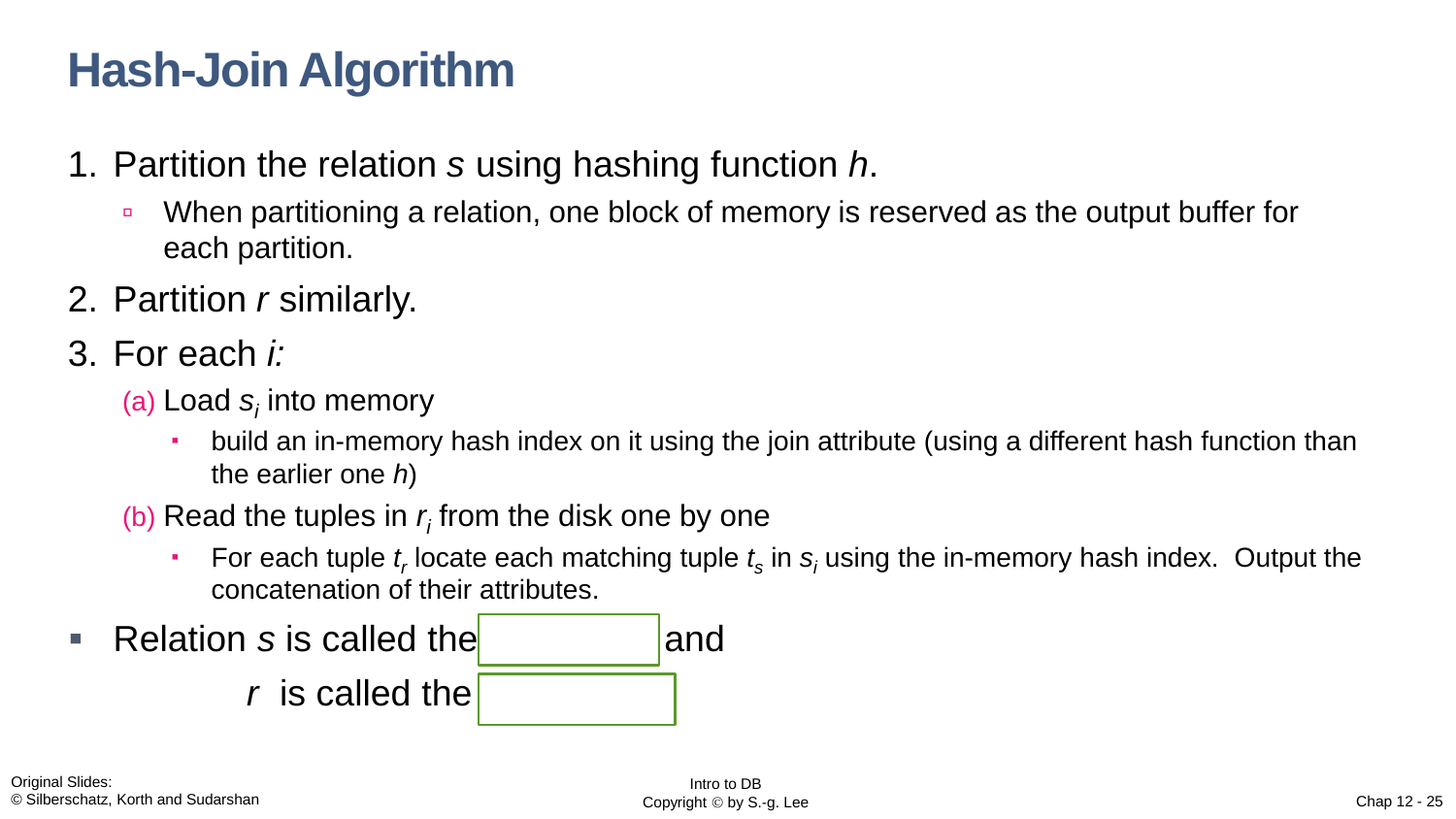#### **Hash-Join algorithm (Cont.)**

- The value *n* and the hash function *h* is chosen such that each *s<sub>i</sub>* should fit in memory.
- *Hash-table overflow* occurs in partition *s<sub>i</sub>* if *s<sub>i</sub>* does not fit in memory.
	- Many tuples in *s* with same value for join attributes or bad hash function
	- Overflow resolution can be done in build phase
		- Partition  $s_i$  is further partitioned using different hash function.
		- **Partition**  $r_i$  **must be similarly partitioned.**
	- Fails with large numbers of duplicates
		- Fallback option: use block nested loops join on overflowed partitions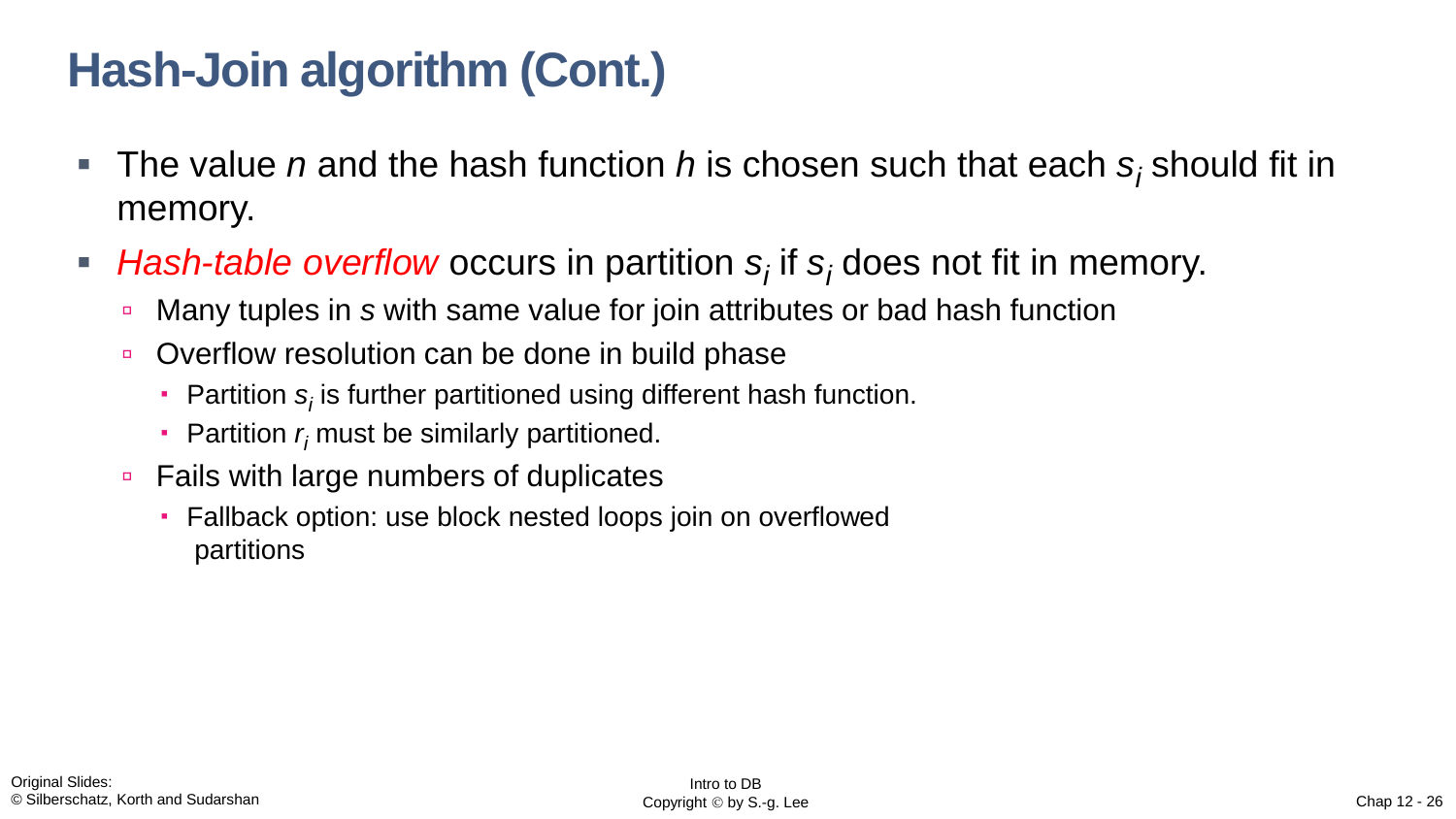#### **Cost of Hash-Join**

- Cost of hash join (without recursive partitioning) 3(*b<sup>r</sup>* + *b<sup>s</sup>*  $\vert$ block transfers (4 $n_h$  can be ignored) + 2( *b<sup>r</sup> / b<sup>b</sup>* + *b<sup>s</sup> / b<sup>b</sup>* ) seeks
	- If the entire build input can be kept in main memory, *n* can be set to 0 and the algorithm does not partition the relations into temporary files. Cost estimate goes down to  $b_r + b_s$ .
- Example:
	- *student*  $\Join$  *takes*
	- memory size: 20 blocks;  $b_{\text{stud}} = 100$  and  $b_{\text{takes}} = 400$ .
	- *student* is build input
	- Partition it into 5 partitions, each of size less than 20 blocks
	- Similarly, partition *takes* into 5 partitions each of size about 80
	- Therefore total cost:

 $3(100 + 400) = 1500$  block transfers  $2(\lceil 100/3 \rceil + \lceil 400/3 \rceil) = 336$  seeks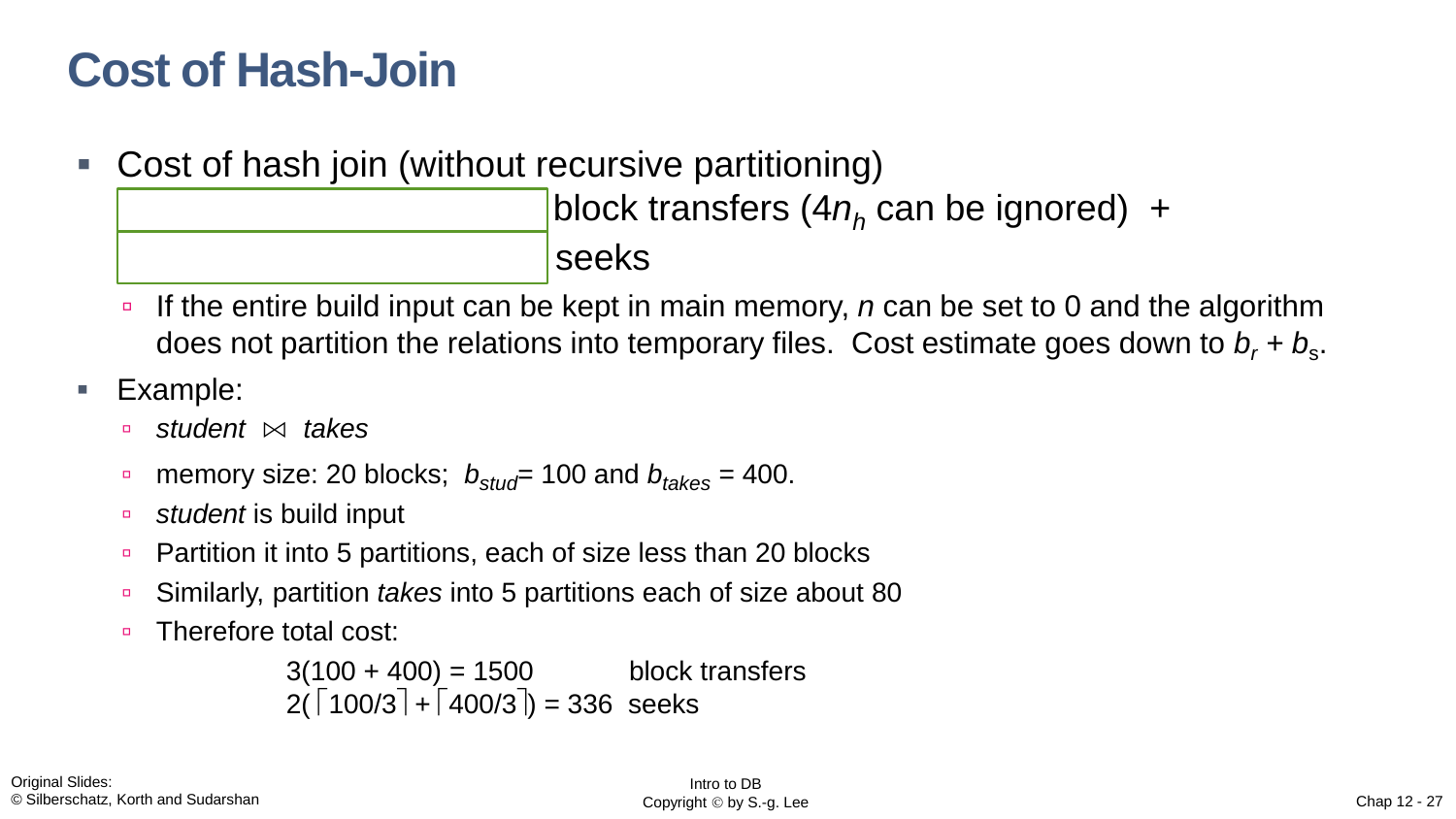#### **Evaluation of Expressions**

▪ *Materialization*

▪ *Pipelining*

- So far, we have seen algorithms for individual operations
- How do you evaluate an entire expression tree?
	- generate results of an expression whose inputs are relations or are already computed, **materialize** (store) it on disk. Repeat.
	- pass on tuples to parent operations even as an operation is being executed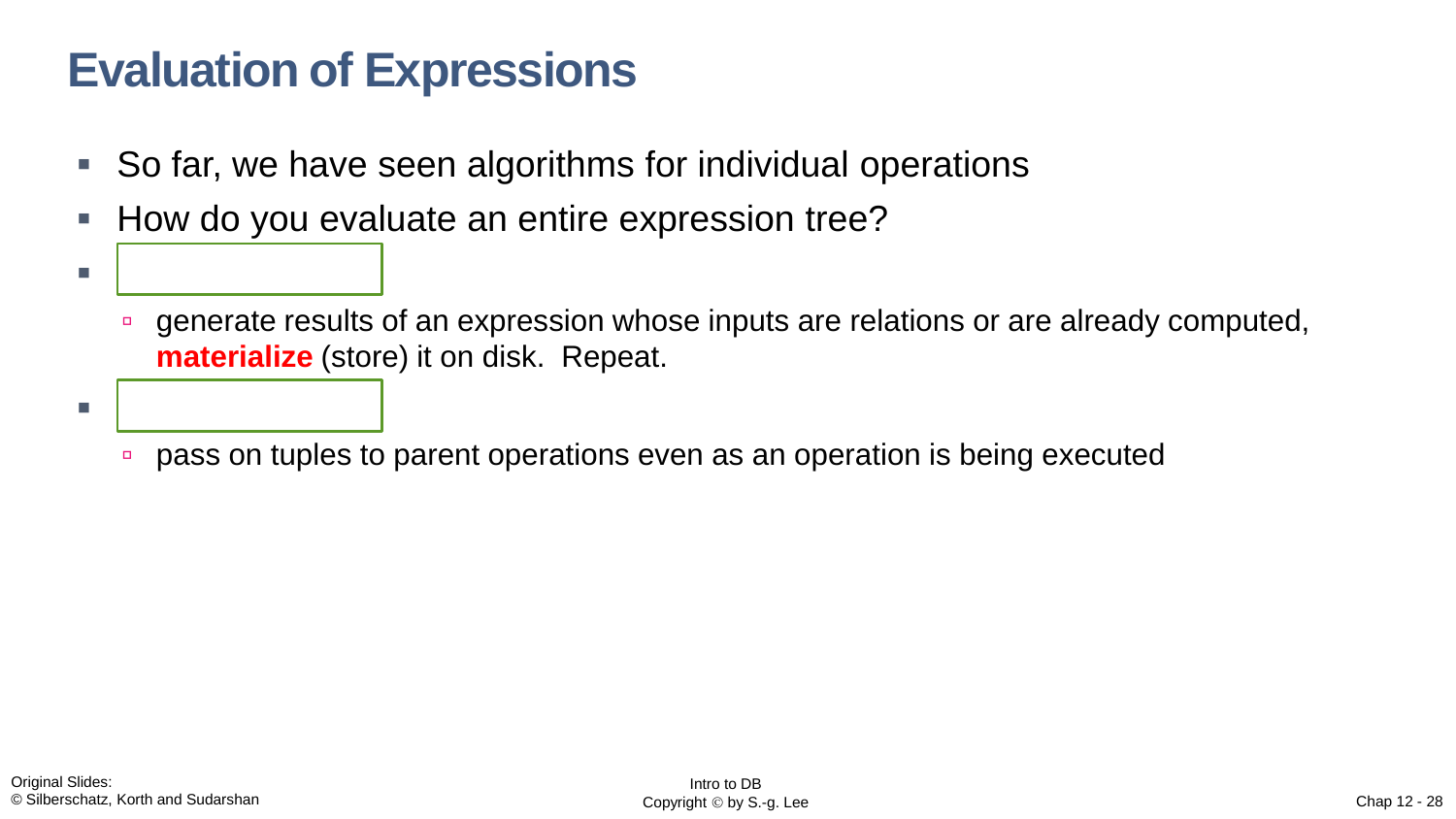#### **Materialization**

- Evaluate one operation at a time, starting at the lowest-level.
- Use intermediate results *materialized into temporary relations* to evaluate next-level operations.

#### $E.g.,$

- **compute and store**  $\sigma_{\textit{building}^{\text{w}}\text{Watson}^{\text{w}}}(\textit{department})$
- then compute and store its join with *instructor*
- and finally compute the projections on *name.*

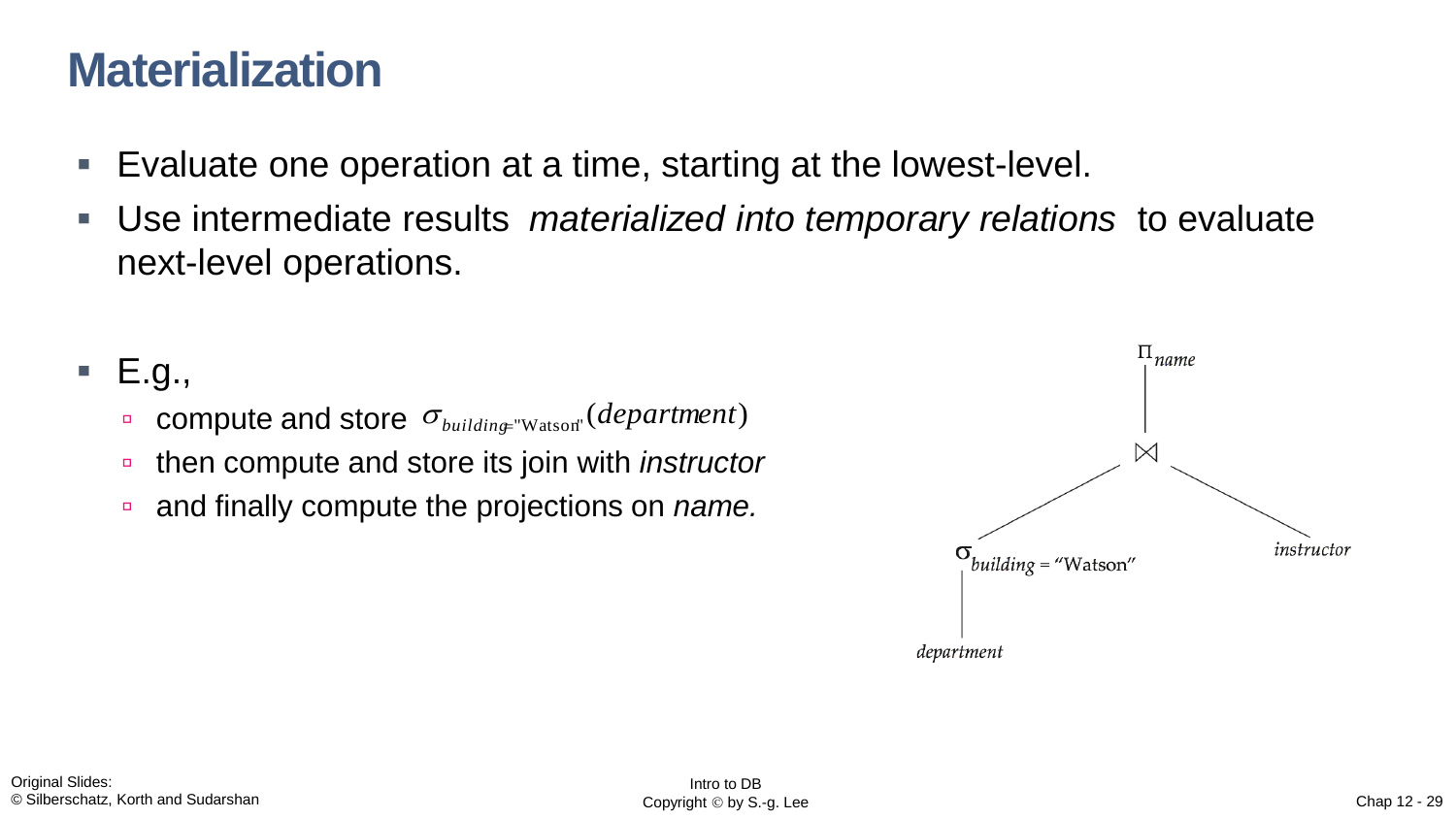#### **Materialization (Cont.)**

- **EXED Materialized evaluation is always applicable**
- Cost of writing results to disk and reading them back can be quite high

cost of writing intermediate results to disk

- Our cost formulas for operations ignore cost of writing results to disk
- Overall cost = Sum of costs of individual operations  $+$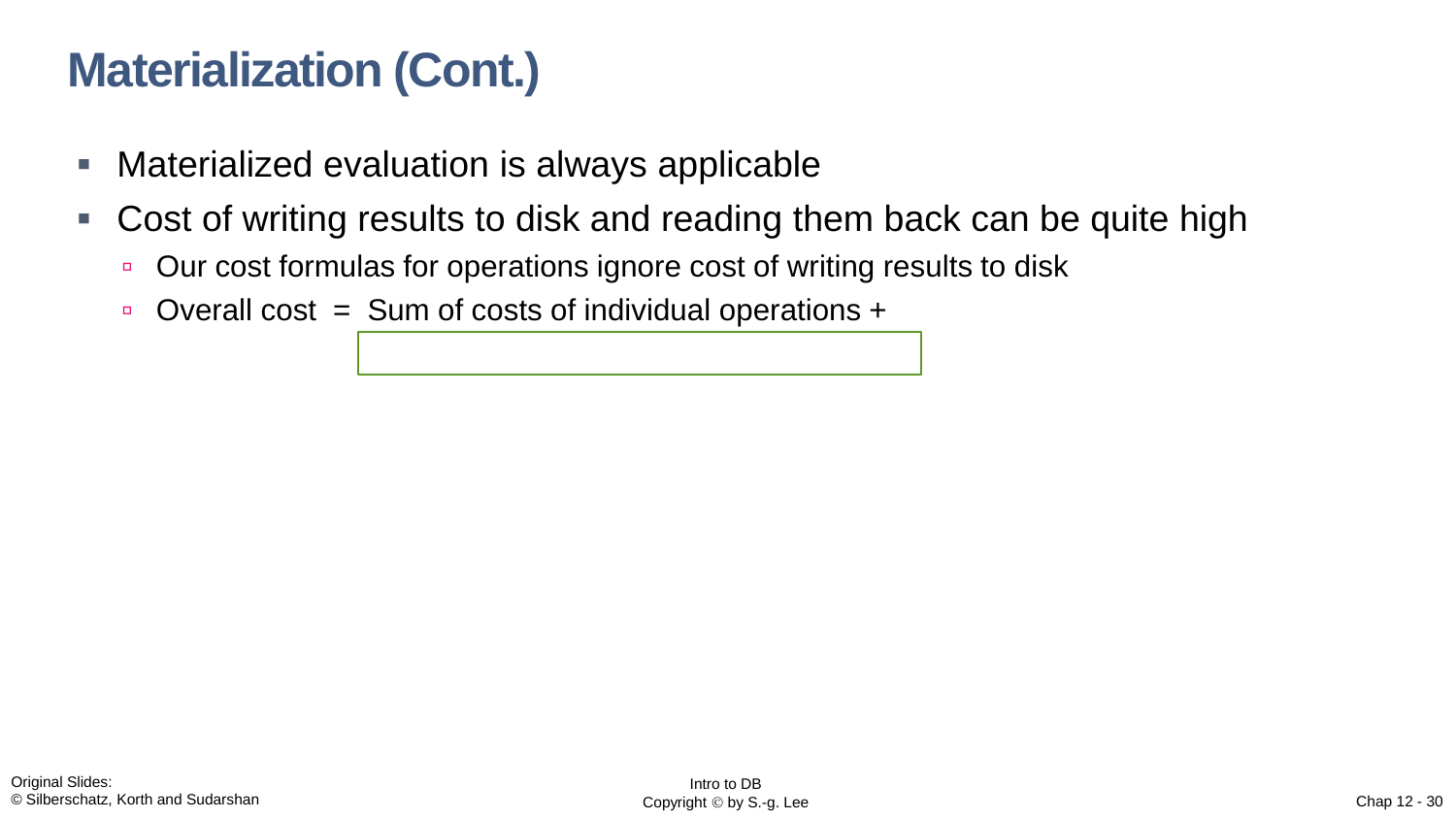## **Pipelining**

- **Evaluate several operations simultaneously** 
	- **passing the results of one operation on to the next.**
- E.g., in expression tree
	- don't store result of selection
	- *n* instead, pass tuples directly to the join
	- Similarly, don't store result of join but pass tuples directly to projection

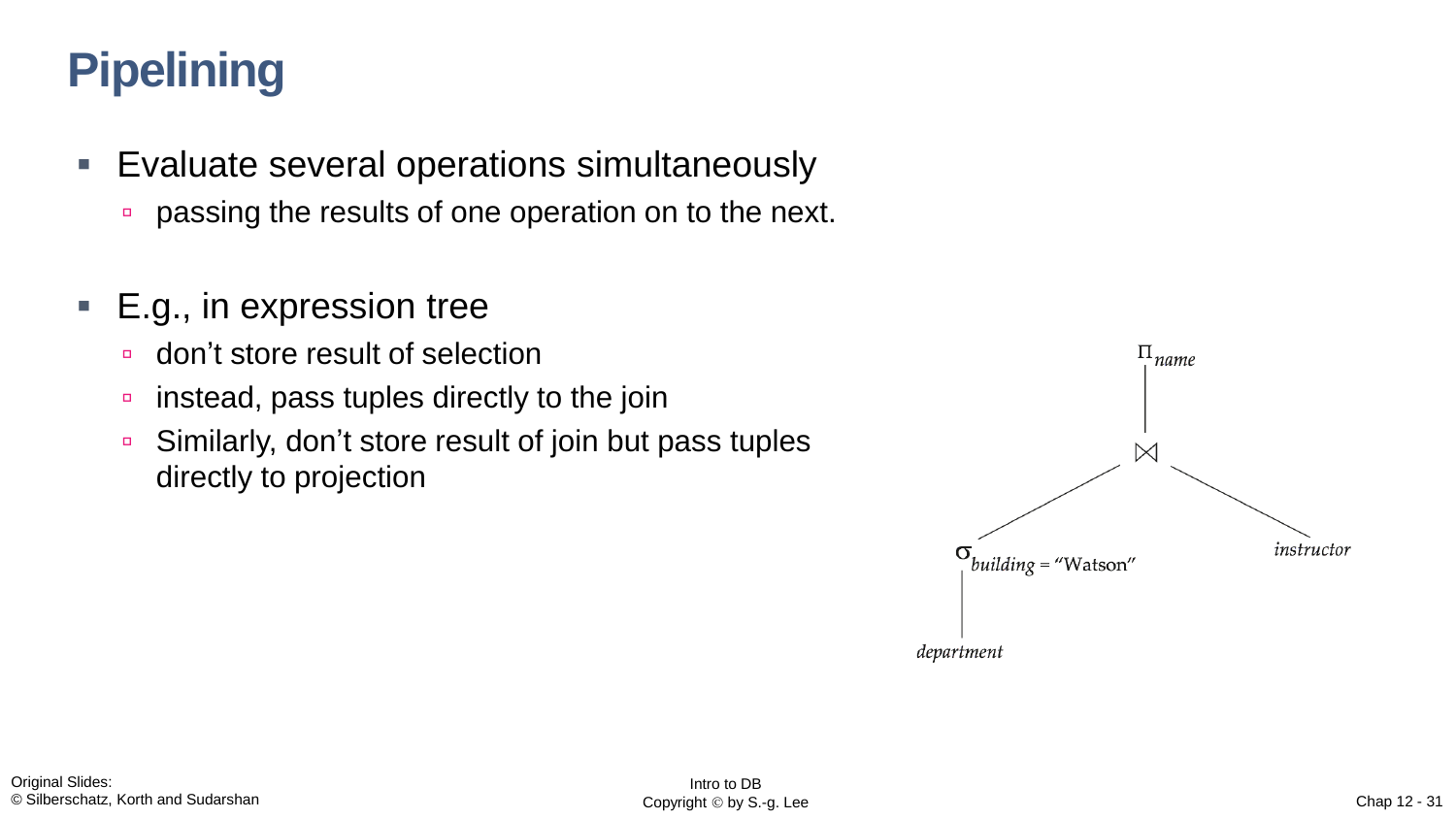# **Pipelining (cont.)**

- **E** Much cheaper than materialization
	- no need to store a temporary relation to disk.
- **Pipelining may not always be possible** 
	- **e.g., sort, hash-join:**
	- Very difficult to achieve a lengthy chain of pipeline
- For pipelining to be effective
	- use evaluation algorithms that generate output tuples even as tuples are received for inputs to the operation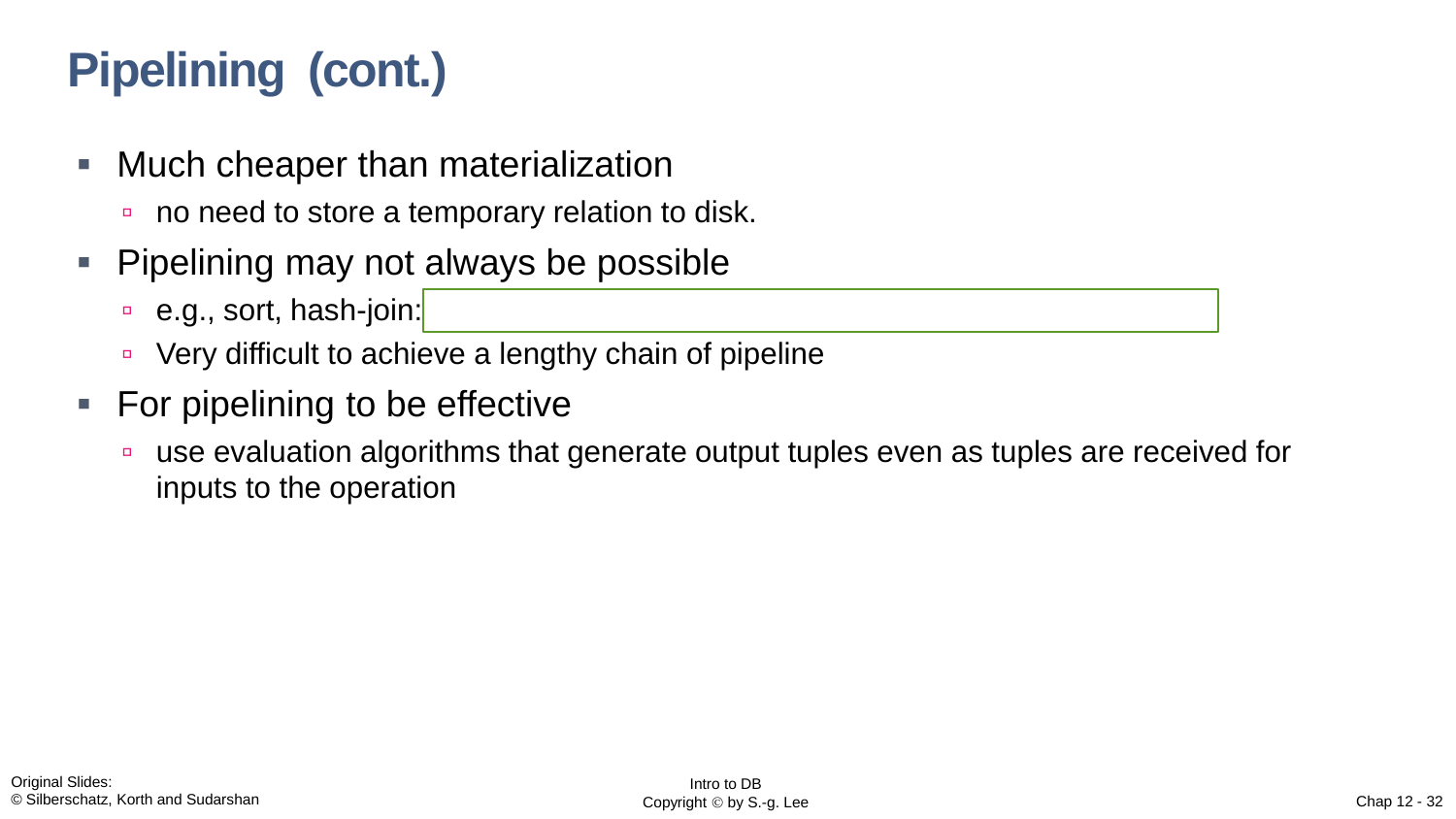#### **Cost Estimation of Expressions**

- Cost of computing each operator is as described
	- Need statistics of input relations
	- E.g. number of tuples, sizes of tuples
- **Inputs can be results of sub-expressions**

Need to estimate size of expression results

- Additional statistics are needed
	- number of distinct values for an attribute, histograms, …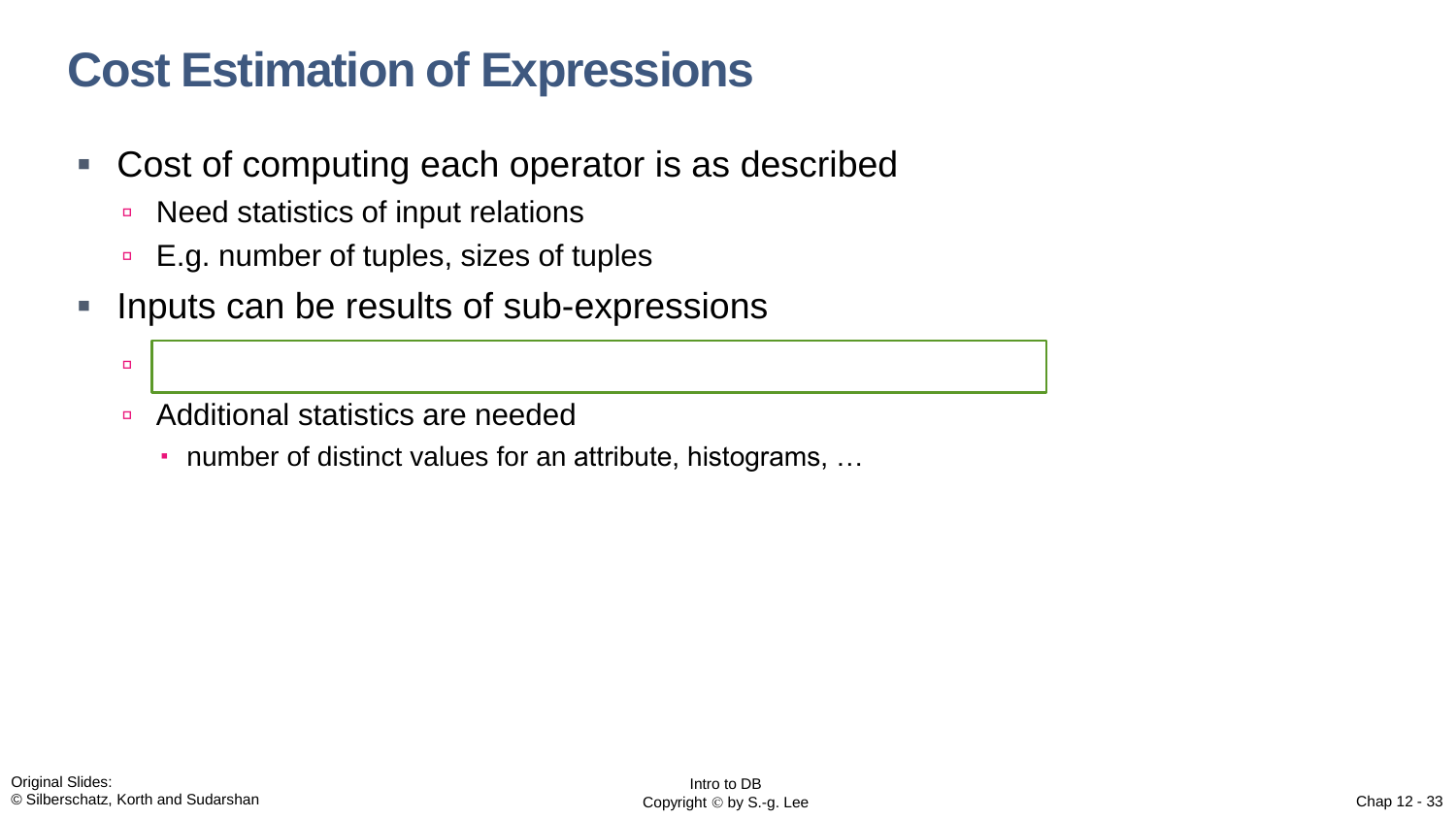#### **Cost Estimation of Expressions**

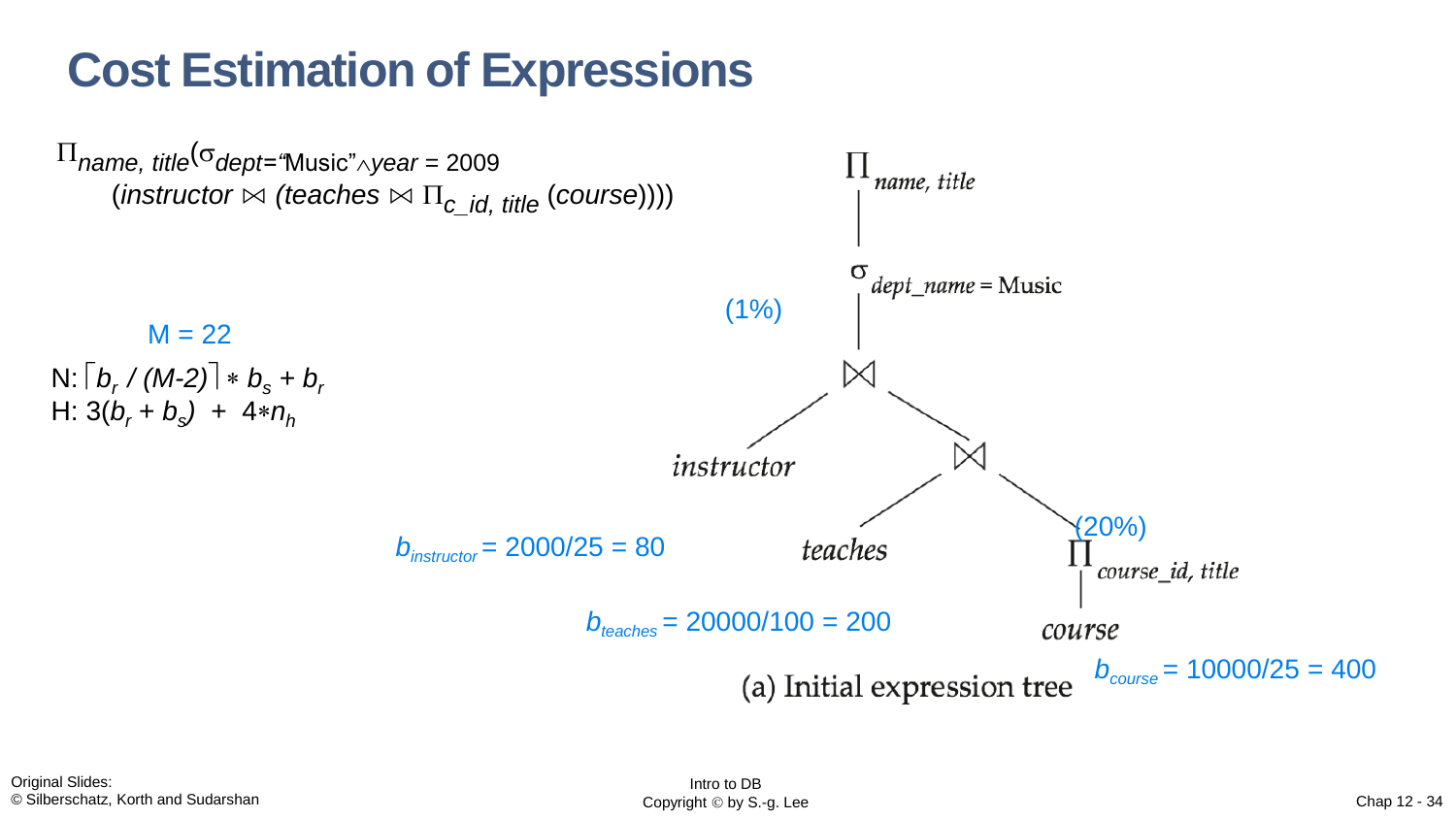#### **Cost Estimation of Expressions**